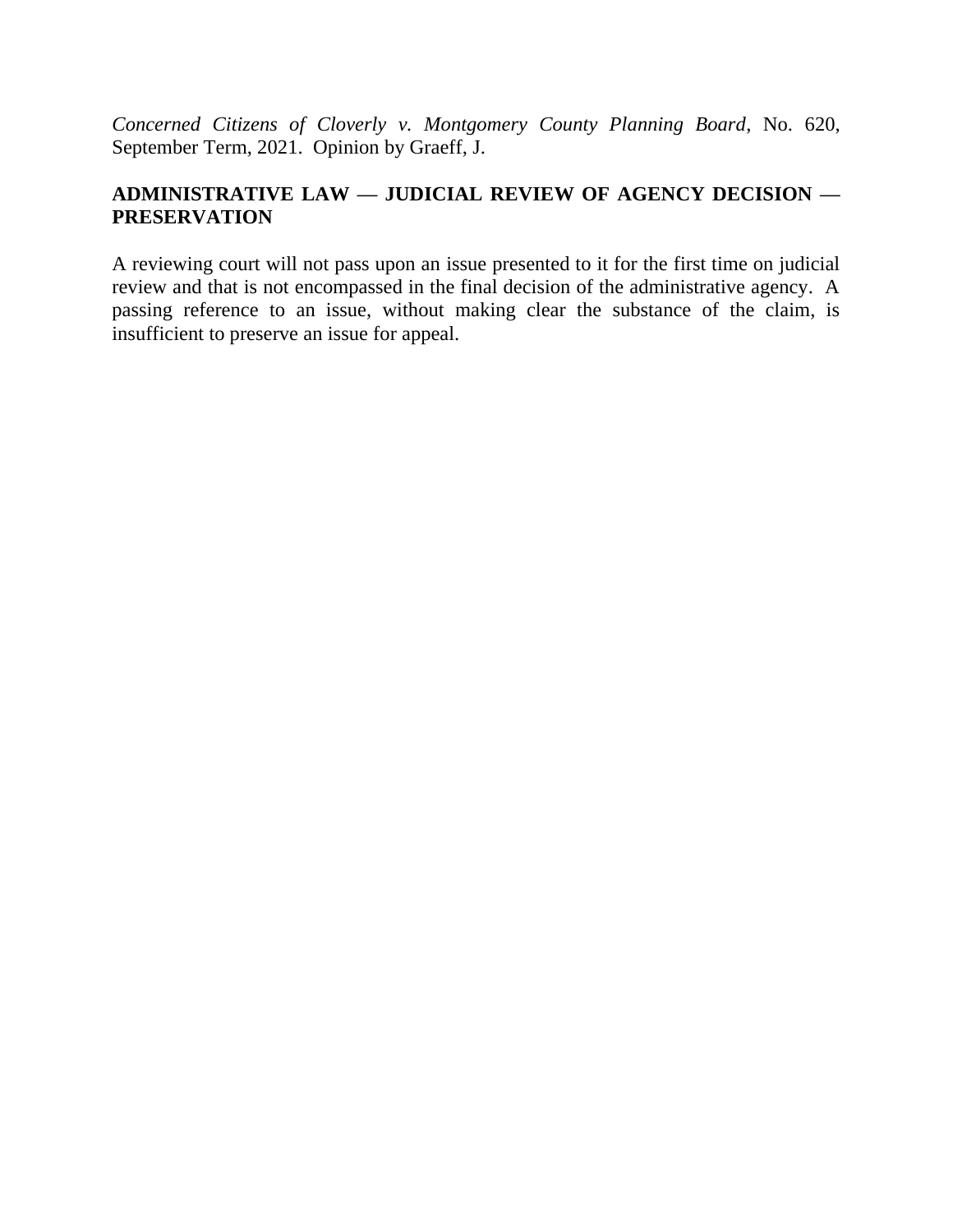Circuit Court for Montgomery County Case No. 483411V

#### REPORTED

# IN THE COURT OF SPECIAL APPEALS

# OF MARYLAND

No. 620

September Term, 2021

\_\_\_\_\_\_\_\_\_\_\_\_\_\_\_\_\_\_\_\_\_\_\_\_\_\_\_\_\_\_\_\_\_\_\_\_\_\_

CONCERNED CITIZENS OF CLOVERLY, ET AL.

v.

MONTGOMERY COUNTY PLANNING BOARD, ET AL.

\_\_\_\_\_\_\_\_\_\_\_\_\_\_\_\_\_\_\_\_\_\_\_\_\_\_\_\_\_\_\_\_\_\_\_\_\_\_

Graeff, Beachley, Eyler, James R. (Senior Judge, Specially Assigned),

JJ. \_\_\_\_\_\_\_\_\_\_\_\_\_\_\_\_\_\_\_\_\_\_\_\_\_\_\_\_\_\_\_\_\_\_\_\_\_\_

Opinion by Graeff, J. \_\_\_\_\_\_\_\_\_\_\_\_\_\_\_\_\_\_\_\_\_\_\_\_\_\_\_\_\_\_\_\_\_\_\_\_\_\_

Filed: May 2, 2022

\* Tang, J., and Albright, J., did not participate in the Court's decision to designate this opinion for publication pursuant to Md. Rule 8-605.1.

Pursuant to Maryland Uniform Electronic Legal Materials Act (§§ 10-1601 et seq. of the State Government Article) this document is authentic.



2022-05-02 10:44-04:00

Suzanne C. Johnson, Clerk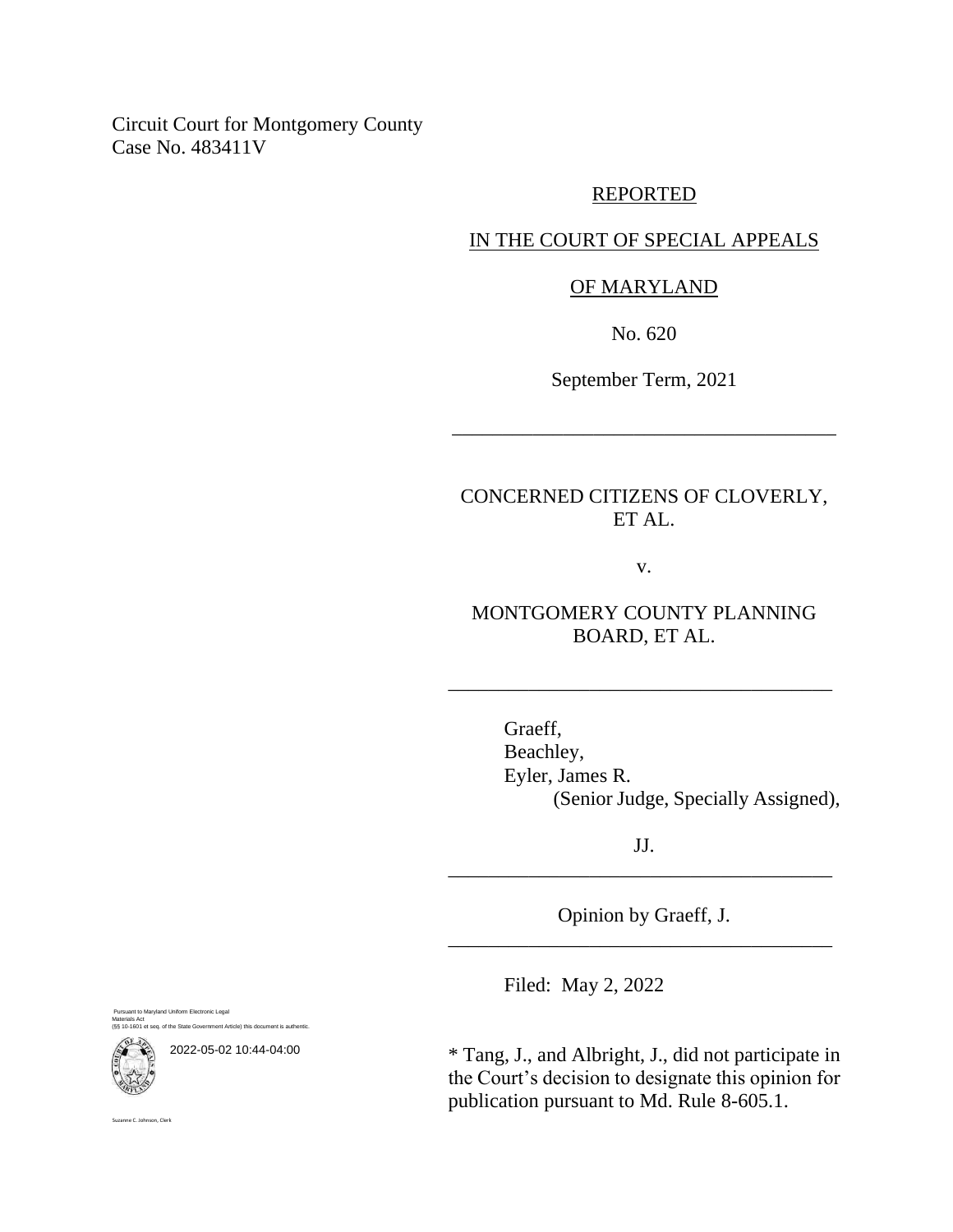This appeal involves an ongoing land use dispute between the Concerned Citizens of Cloverly, appellants, and RCCG Jesus House, DC ("Jesus House"), intervenor. Jesus House seeks to build a church and a school on real property located in the Cloverly area of Montgomery County (the "Property"). In 2017, the Montgomery County Planning Board of the Maryland-National Capital Park and Planning Commission (the "Board"), appellee, adopted Resolution No. 17-019, approving Jesus House's preliminary plan to subdivide the Property. Appellants filed a petition for judicial review in the Circuit Court for Montgomery County, which affirmed Resolution No. 17-019. Appellants appealed, and this Court reversed the circuit court's judgment with instructions to remand to the Board for further proceedings. *See Concerned Citizens of Cloverly v. Montgomery Cnty. Plan. Bd.* (*Cloverly I*), No. 2568, Sept. Term, 2017 (filed March 14, 2019).

In 2020, after a hearing, the Board adopted Resolution 20-039, approving Jesus House's preliminary subdivision plan. Appellants filed a petition for judicial review in the Circuit Court for Montgomery County, which affirmed the Board's ruling.

On appeal, appellants present the following questions for this Court's review, which we have rephrased slightly, as follows:

- 1. Did the Board err in accepting Jesus House's forest set-aside calculation relating to approval of the preliminary subdivision plan because the Maryland Department of the Environment ("MDE") did not review and approve the set-aside calculation?
- 2. Did the Board err in accepting Jesus House's forest set-aside calculation because Chapter 27A.00.01.05.K of the Code of Montgomery County Regulations was not applied to the calculation?

For the reasons set forth below, we shall affirm the judgment of the circuit court.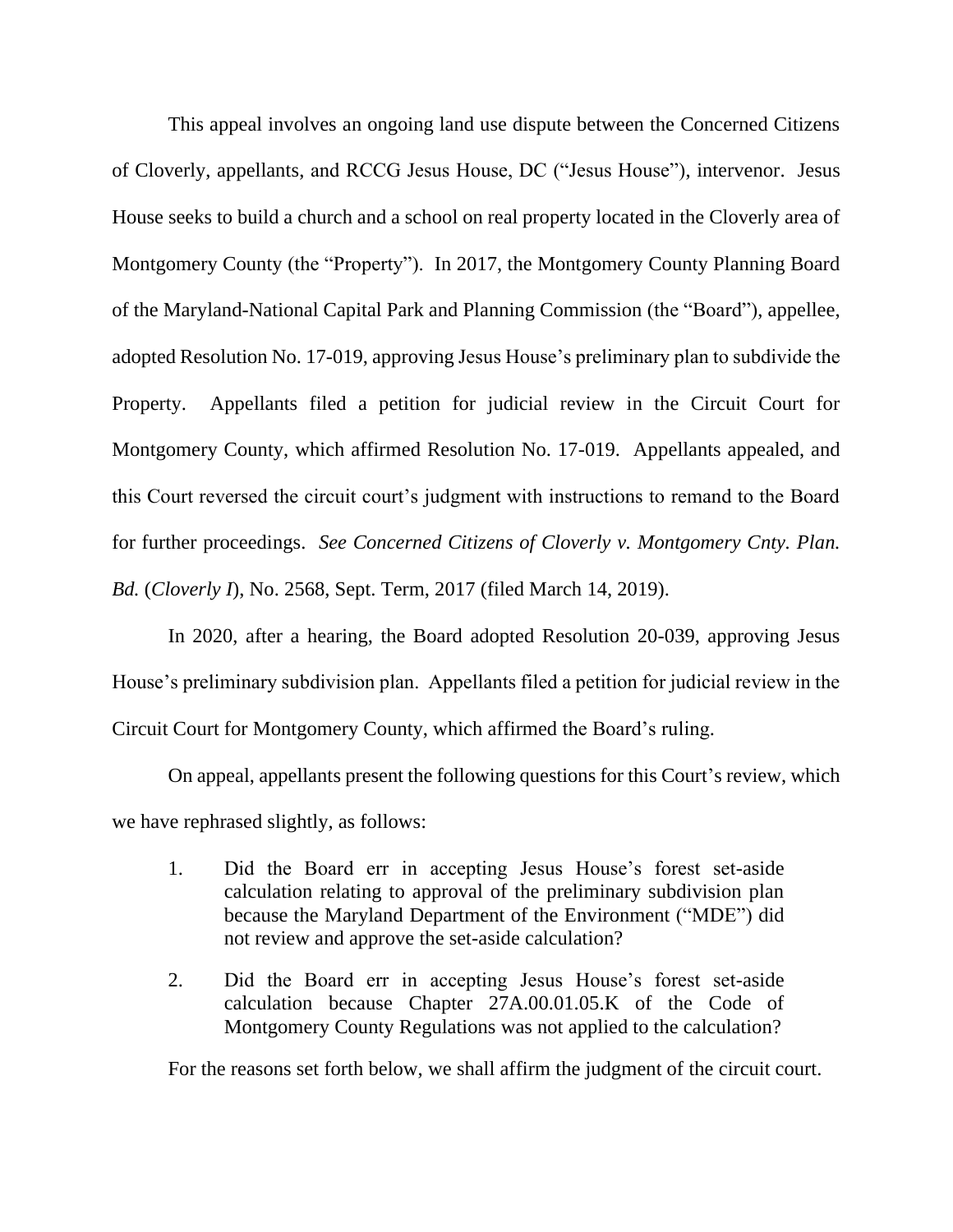### **FACTUAL AND PROCEDURAL BACKGROUND**

#### **I.**

## **Events Prior to the Litigation Subject to Appeal**

In August 2015, Jesus House filed Preliminary Plan No. 120160040 (the "Preliminary Plan") with the Board, seeking approval "to create one lot for a 1,600-seat religious assembly and associated 350-student private school on 15.55 acres of land." *Cloverly I*, slip op. at 2. "The school would operate during the week and the sanctuary would 'primarily be used for two services on Sundays and the multi-purpose center on weekends and on weekdays after peak hours.'" *Id.* at 3.

The Property is in the RE-2 zone, Residential Estate  $-2$ , meaning one house per two acres. Montgomery County Zoning Ordinance §§ 59-  $2.1.3(C)(1)(a)(i)$  and 59-4.4.4(B). "The intent of the RE-2 zone is to provide designated areas of the County for large-lot residential uses. The predominant use is residential in a detached house."  $\S$  59-4.4.4(A). The Cloverly Master Plan (the "Master Plan") in effect in 1999, and still in effect as of the date of this dispute, recommends that RE-2 zoned properties not be connected to public water or sewer services.

*Cloverly I*, slip op. at 3.

"In 1999, the former owners of the Property, Michael and Patricia Grodin, requested a water and sewer category change for the Property in anticipation of the sale of the Property to the Southern Asia Seventh Day Adventist Church," which planned to build a 750-seat church on the Property (the "Adventist Church"). *Id.* The owners' stated reason for the category change was "to protect the sensitive environmental feature of the forest stand in the headwaters of the Northwest Branch." *Id.* According to the owners, "[i]nstallation of an extensive underground septic field would require the destruction of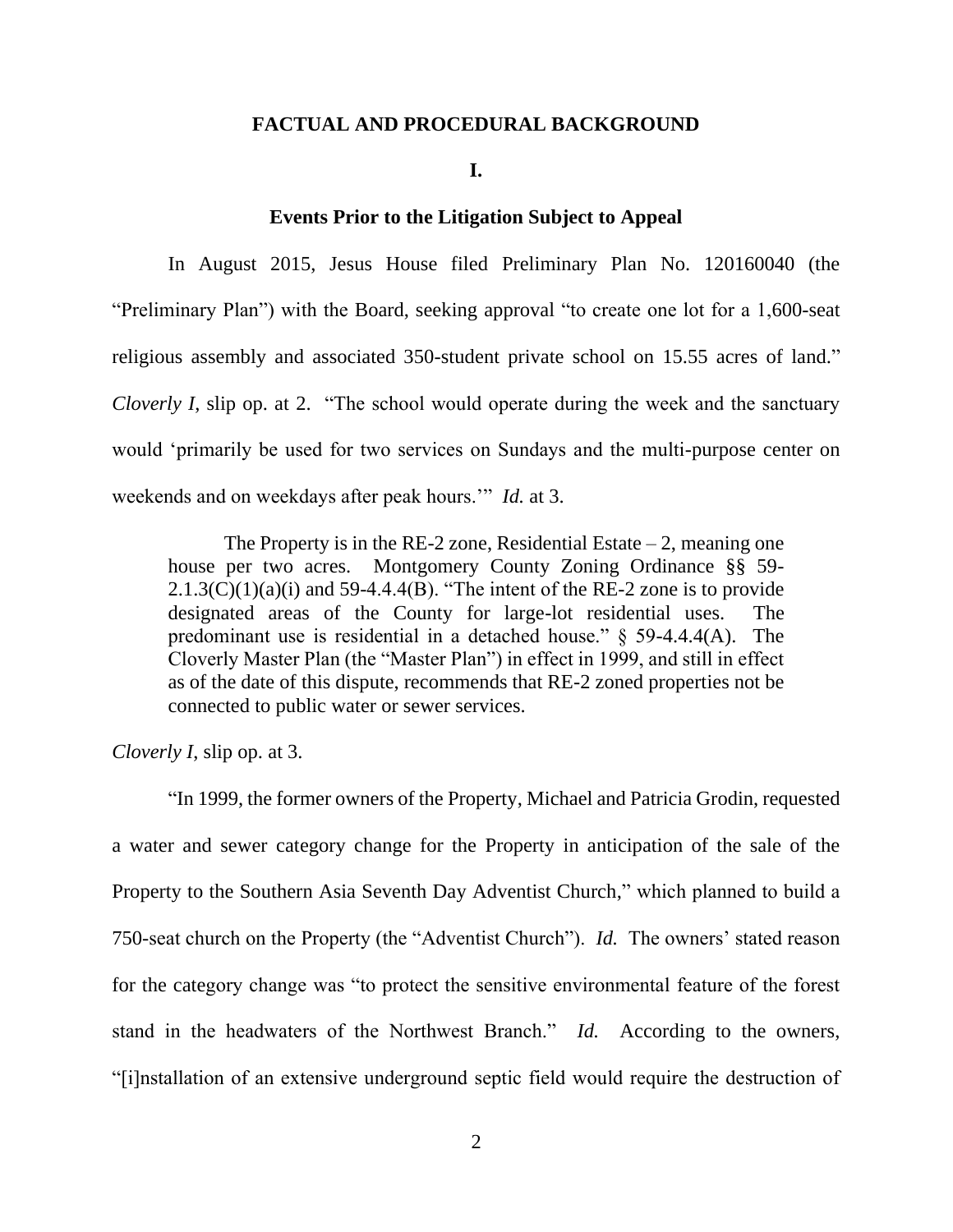seven acres of mature forest stand[,]" which "can be prevented by allowing a connection to the abutting sewer line." *Id.*

In November 1999, the Montgomery County Council adopted Resolution 14-334. Resolution 14-334 "approved the water and sewer category change, approving the use of public water and sewer for the Property." *Id.* at 4. Such approval, however, "was 'restricted to private institutional facility use only,' with three conditions." *Id.* The condition relevant to *Cloverly I*, as in the present case, provides: "The church will establish a covenant preserving the forested area which would have been used for the on-site septic system."

The Adventist Church "was never constructed, and the Property subsequently was sold to Jesus House." *Id.* The Preliminary Plan "proceeded on the premise that [Jesus House] was entitled to the category change granting conditional approval of a sewer extension to the Property." *Id.*

Raztec Associates, Inc. ("Raztec"), a civil engineering firm retained by Jesus House, analyzed "the number of acres that were required to be set aside to meet the County Council's 1999 conditional approval of the sewer connection." *Id.* "In an unsigned memorandum dated November 9, 2016, Raztec concluded that a hypothetical septic system would require 4.82 acres, and '[t]herefore, 4.82 acres of existing forest area will be preserved to satisfy the existing sewer category change.'" *Id.*

Raztec's memorandum "noted that there were 1,600 proposed seats for the church," and "the school would have 350 students, K-12." *Id.* at 5. The memorandum also noted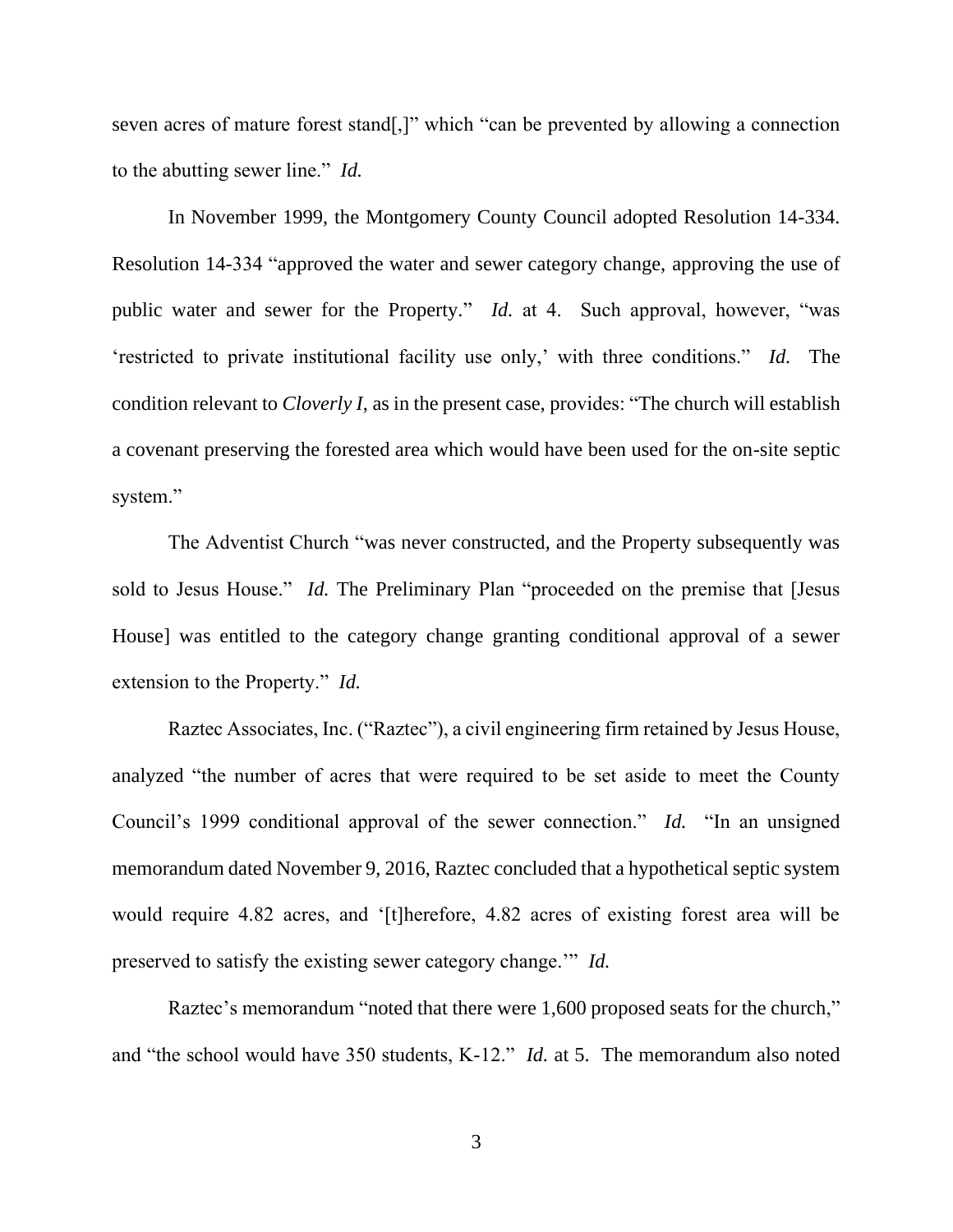the following "Regulations" and "Requirements" for calculating the hypothetical septic

system, i.e., the forest set-aside required under Resolution 14-334:

1. 10,000 square feet of septic area for each 500 gallons of water flow per day.

2. Church Use with warming Kitchen: 5 Gallons Per Day (GPD)/Seat

3. Septic trenches are laid out based on topography. Therefore the amount of space required for a septic system is also dependent on topography.

4. Each additional 10,000 square feet of absorption area or portion must be established on 15,000-40,000 square feet or proportional area depending on percolation rates.

*Id.*<sup>1</sup>

a. All lots proposed for uses other than single family dwellings, for example, churches, . . . schools . . . , must have sufficient area for the initial absorption area and at least three recovery absorption areas. The total absorption area must be at least 10,000 square feet of useable area per 500 gallons of water flow per day or enough area for the initial and three recovery absorption areas, whichever is greater. . . .

b. When the total required absorption area exceeds 10,000 square feet for lots proposed for subdivision approval, including areas proposed or established as easements, each additional 10,000 square feet of absorption area or portion, must be established on 15,000-40,000 square feet or proportional area depending on percolation rates. See 27A.00.01.05K for specific criteria.

<sup>&</sup>lt;sup>1</sup> Chapter 27A.00.01.08.A.2 of the Code of Montgomery County Regulations ("COMCOR") provides, in pertinent part:

<sup>2.</sup> In any subdivision the density of sewage disposal trenches for on-site disposal areas must meet the following criteria: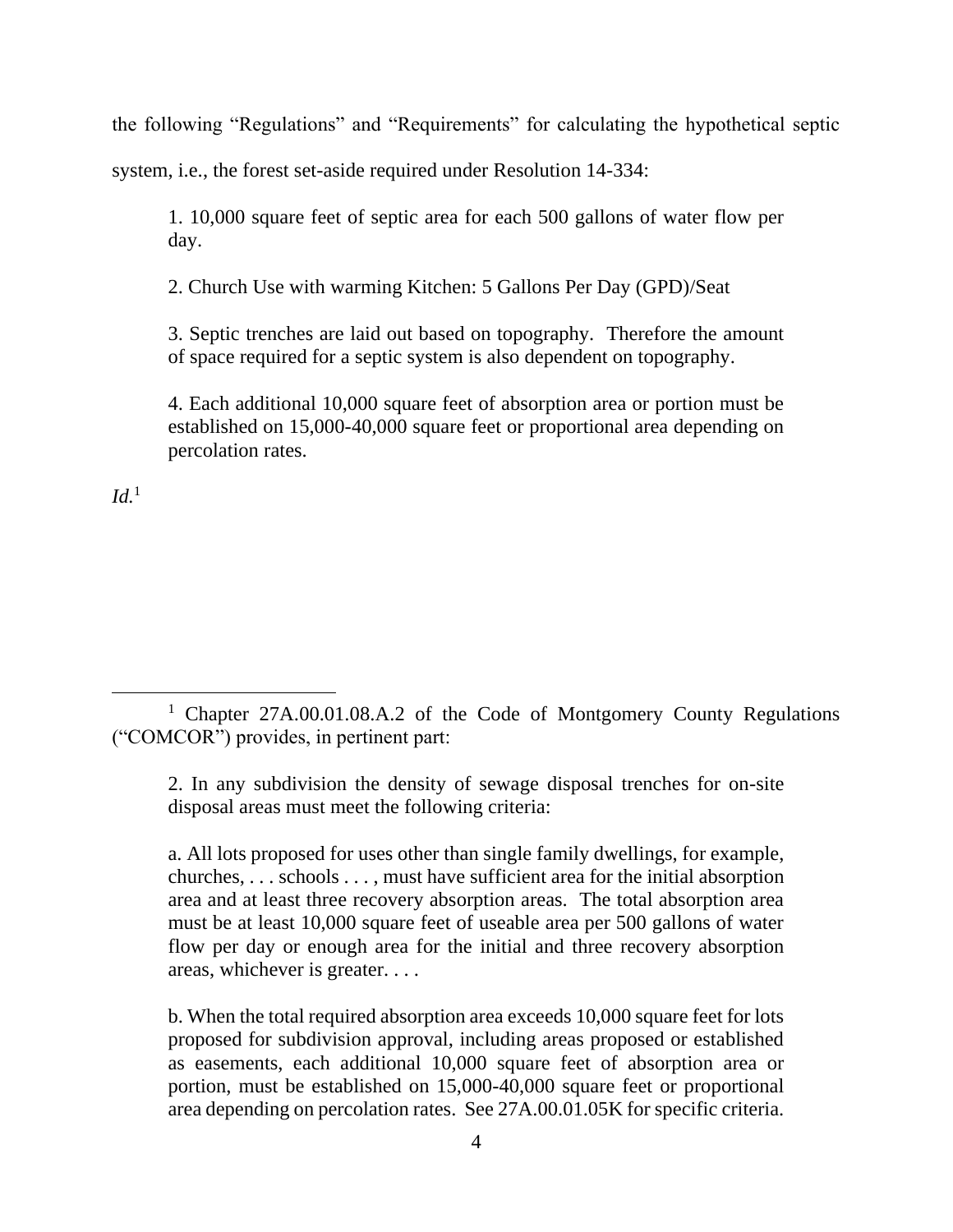Based on these regulatory requirements, and MDE's suggested number of wastewater gallons per day ("GPD") for a "Church-Assembly Hall" and "Schools & Colleges," Raztec set forth the following calculations in its memorandum:

1. Determine the required gallons per day based on a 1,600 seat church with a warming kitchen;

5 GPD/seat x 1,600 seats = 8,000 GPD

Determine the area of septic required, based on 10.000 square feet of septic area for each 500 GPD of water flow.

8,000 GPD/500 = 16 x 10,000 = 160,000 Square Feet (3.67 Acres)

2. Determine the required gallons per day based on a 350 Students;

 $30$  GPD/student x 350 students = 10.500 GPD

Determine the area of septic required, based on 10.000 square feet of septic area for each 500 GPD of water flow.

10,500 GPD/500 = 21 x 10,000 = 210,000 Square Feet  $(4.82 \text{ Acres})$ 

*Id* at 6.<sup>2</sup> Raztec prepared the set-aside calculation based on the requirements of the

Montgomery County Department of Permitting Services ("MCDPS") regarding "how to

<sup>2</sup> The Maryland Department of the Environment's *Guidance on Wastewater Flows for Use in Designing On-Site Systems* (Rev. June 2011), suggests that the number of wastewater gallons per day ("GPD") per unit for a "Church-Assembly Hall" and for "Schools & Colleges" would be:

| <b>ESTABLISHMENT</b> | <b>GPD PER UNIT</b> |
|----------------------|---------------------|
|                      |                     |

| <b>CHURCH-ASSEMBLY HALL</b>                      |  |
|--------------------------------------------------|--|
| Per sanctuary seat                               |  |
| With private kitchen (members only)              |  |
| With commercial kitchen (open to general public) |  |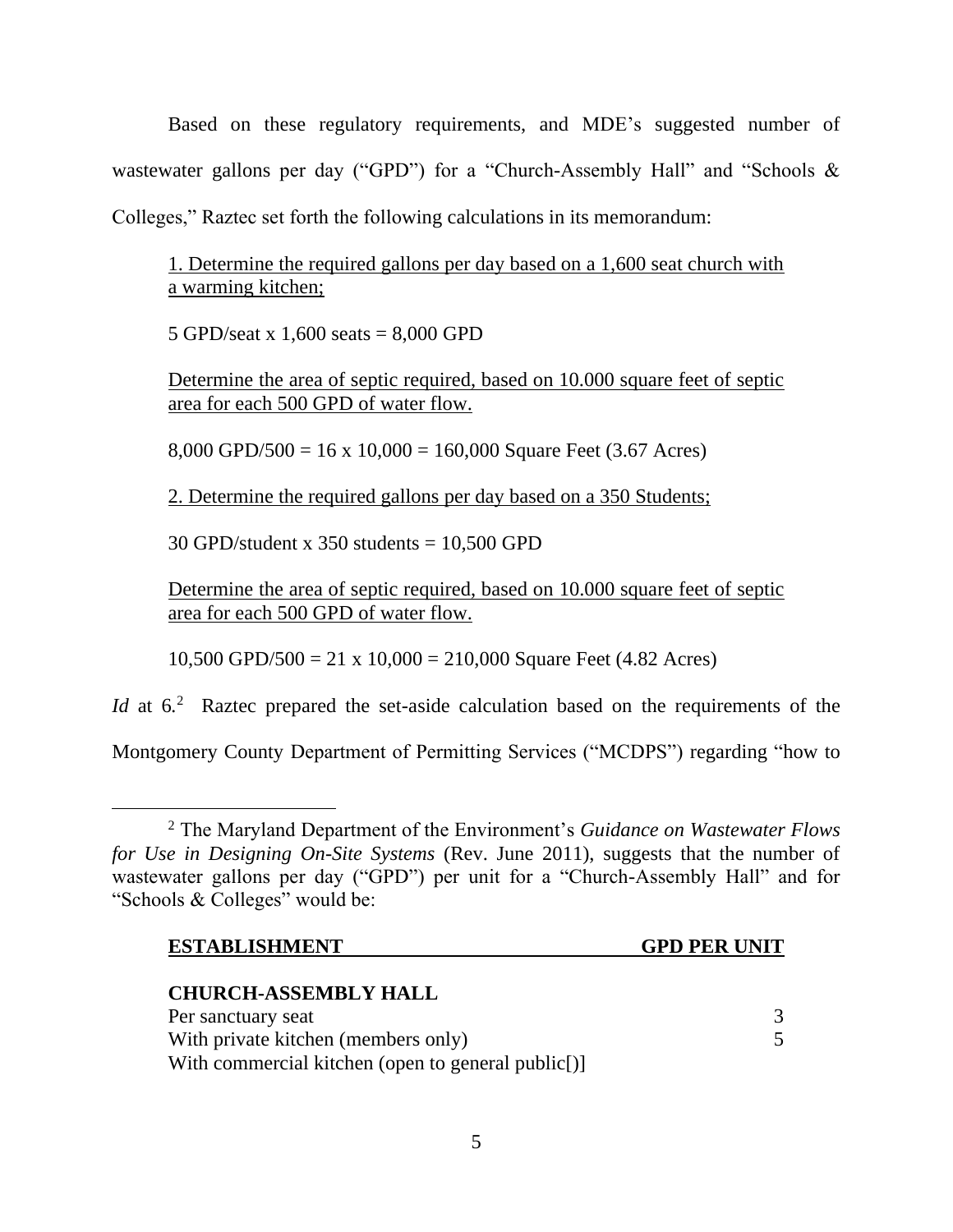provide a septic system for a project." *Id.* at 7. The firm "had not designed the septic system for the project because such an exercise was unnecessary when no septic system was actually going to be built." *Id.*

In March 2017, the Board's staff ("Staff") recommended approval of the Preliminary Plan, with conditions. *Id.* Staff "noted that the sewer category change approved by the County Council in 1999 required Jesus House to preserve the area of forest that would have been removed for a septic system." *Id.* They determined, and the staff of the Montgomery County Department of Environmental Protection ("MCDEP") agreed, "that no specific acreage of forest preservation was required by the conditions of the sewer category other than that which would have been removed to accommodate a septic system and reserve area for a church on the property." *Id.* at 8. The report further noted:

To confirm compliance with the County Council resolution, Staff and [MCDEP] required the applicant to submit wastewater calculations for the church and the private school proposed under this application to determine how much area would be required for a septic system to service the highest daily wastewater generator. The results of this analysis were confirmed by the [MCDPS]—Well and Septic section, determined that the private school is the highest wastewater generator (more so than the church) and would require a septic field of 4.82 acres if it were to be constructed. Thus, the preservation of 4.82 acres of existing forest satisfies the conditions of the sewer category change resolution. In addition, the requirements of the Forest

With Food Service License: see "Food and Beverage Service Facility" Classroom space or meeting rooms intended for daily use, per seat 15

**SCHOOLS & COLLEGES (PER STUDENT)**

| Without food or showers | 15                      |
|-------------------------|-------------------------|
| Add for food            | $\overline{\mathbf{5}}$ |
| Add for showers         | 10                      |
| Boarding                | 100                     |
| Day care, per student   | 15                      |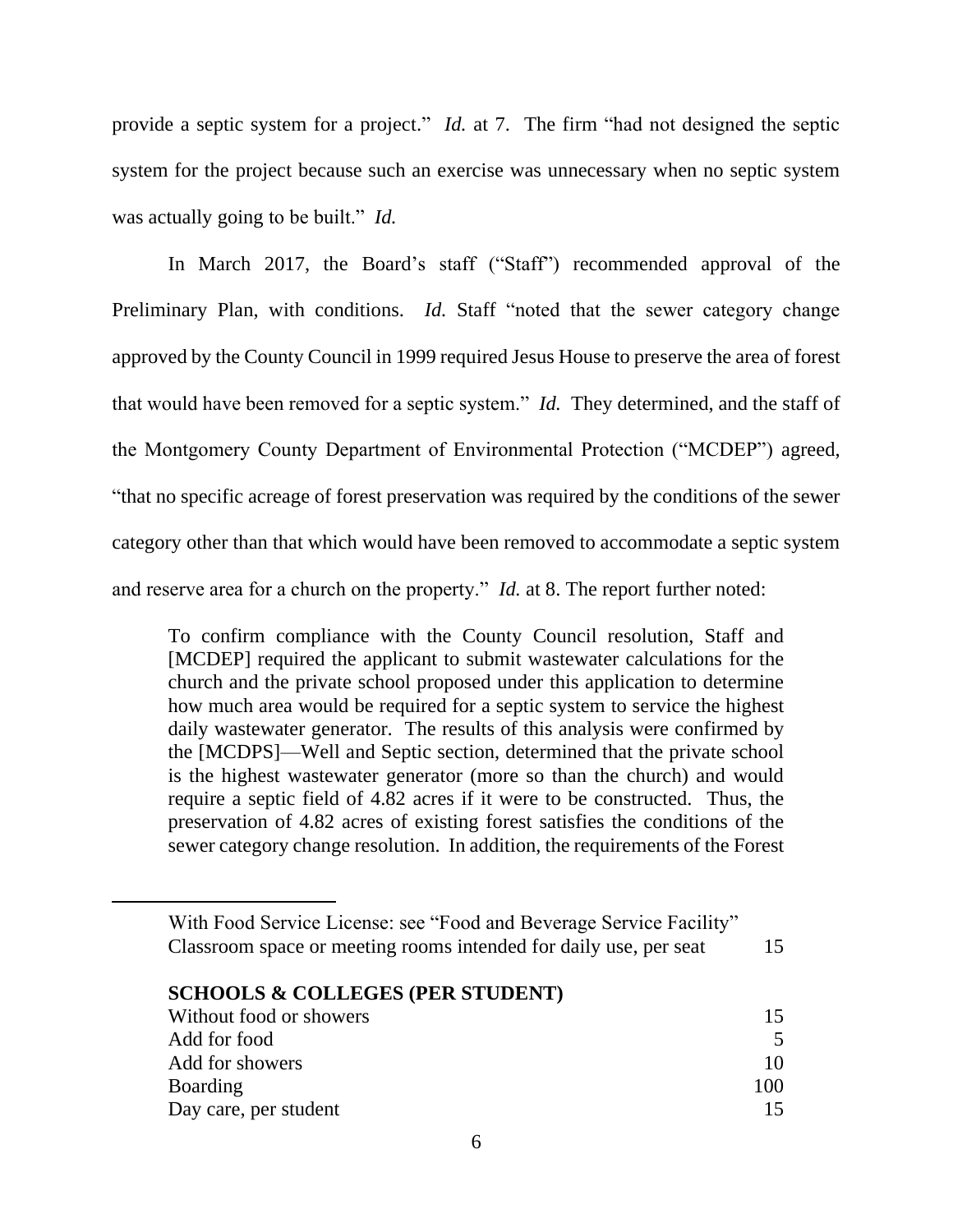Conservation Law have been applied to this application for the preservation of all the additional forest beyond the 4.82 acres. A Category I Forest Conservation easement will be the legal mechanism to preserve the forest required by the Forest Conservation Law and the sewer category change.

The application substantially meets the recommendations of the 1997 Cloverly Master Plan.

*Id.* Staff recommended approval of the Preliminary Plan, with conditions. *Id.* at 9.

The Board subsequently held a public hearing on the Preliminary Plan. At the hearing, the Board "confirmed that Jesus House would be hooking up to public water and sewer," and it "heard testimony from several members of the community." *Id.* Casey Anderson, Chair of the Board, stated that his understanding was that "the jugular vein of this [hearing] is whether or not the interpretation by [MCDEP] of the conditions of the access to the public water and sewer system are appropriate," and he questioned whether the Board was required to defer to MCDEP. *Id.* at 12.

Jason Fleming, an employee of the Well and Septic Section of MCDPS, testified "regarding the accuracy of the septic area calculations." *Id.* at 14. He testified that, under the Code of Maryland Regulations ("COMAR"), MDE promulgated "guidance to calculate wastewater flows," and "[i]t 'made a list of the amount of gallons per day [to] apply to particular situations in commercial applications.'" *Id.*

Mr. Fleming explained that they used those numbers, and he did not disagree with Raztec's calculations. He agreed that other calculations might be appropriate based on percolation tests and other soil analysis, but he stated that it was their understanding that it was not necessary actually to test the soil "to meet the idea of the County Resolution." With respect to one of the citizen's argument that the calculation of 10,000 square feet per 500 gallons was not appropriate, Mr. Fleming explained that, "once you get a septic system that requires more than 10,000 square feet in area, that then you have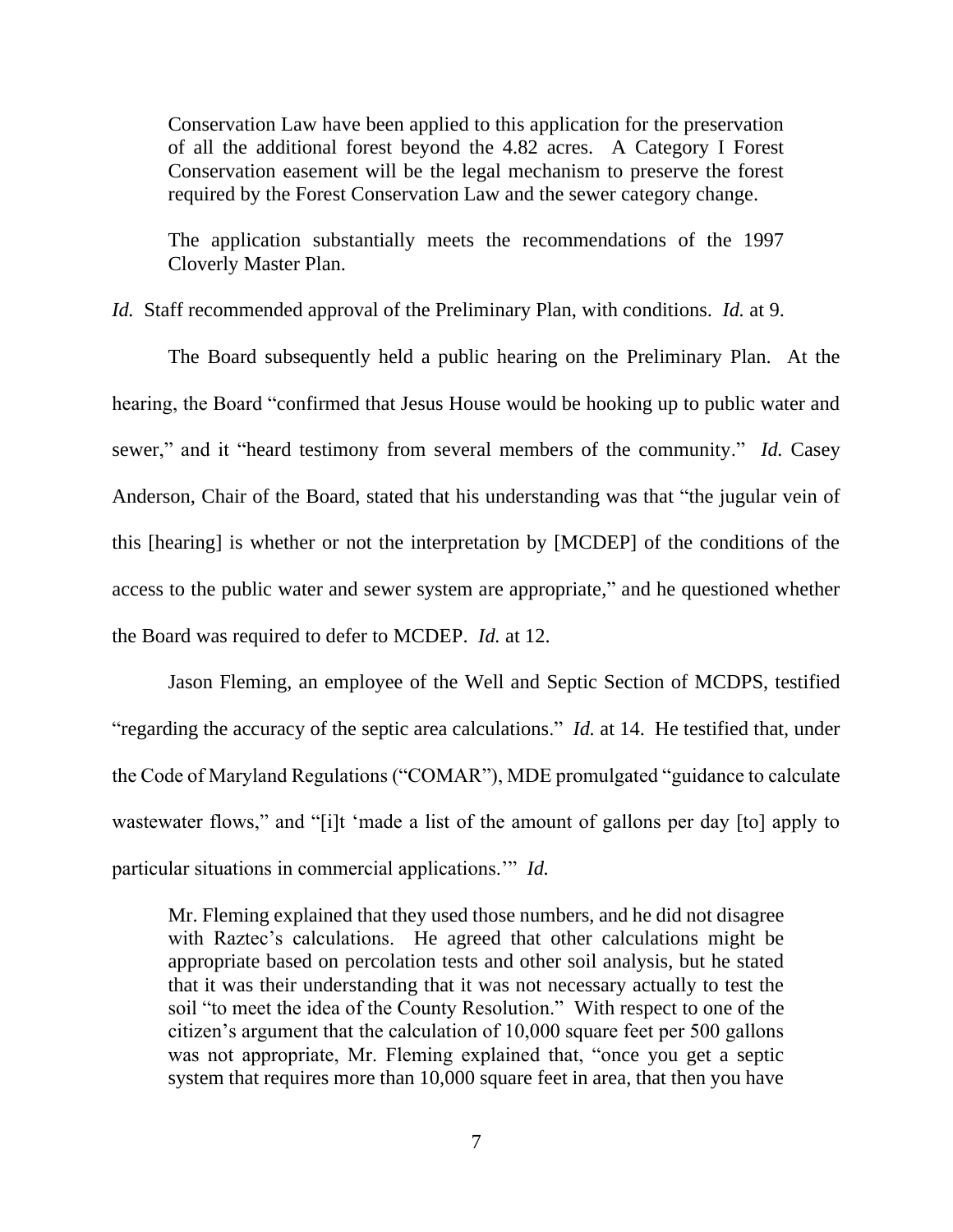to make sure that your property or the land that the septic system is going to be located in is enough to start diluting the nitrate" levels to get them below the specified EPA levels, but the actual size of the septic area had "to be 10,000 square feet per 500 gallons."

*Id.*

In May 2017, the Board adopted Resolution 17-019, approving the Preliminary Plan, with conditions. *Id.* at 16–17. The Board stated that, "given the respective roles of MCDPS, MCDEP, and the Board," it was "not convinced" that it had the authority "to make its own determination about the proposed development's compliance with the County Council's conditional approval of the sewer extension and to look behind MCDPS and MCDEP analyses that led [MCDEP] to conclude that it does." *Id.* at 17.

The circuit court affirmed the Board's decision approving the Preliminary Plan. *Id.* at 19–20. This Court reversed, with instructions to the circuit court to remand to the Board for further proceedings. *Id.* at 2. We observed that the Board "is tasked with the ultimate responsibility to determine whether the preliminary plan meets the requisite conditions and should be approved." *Id.* at 23. We noted that "the Board did not rely on the analysis by [MCDPS] after making an independent assessment of this analysis. Rather, it concluded that it could not 'second guess' [MCDPS'] analysis." *Id.* Accordingly, we concluded that the Board erred in approving the Preliminary Plan because it "determined that it lacked the power to independently assess the validity of the septic set-aside calculations to ensure that the Preliminary Plan conformed with the conditions required by Resolution 14-334." *Id.* at 24. We therefore reversed and instructed the circuit court to remand to the Board for further proceedings. *Id.*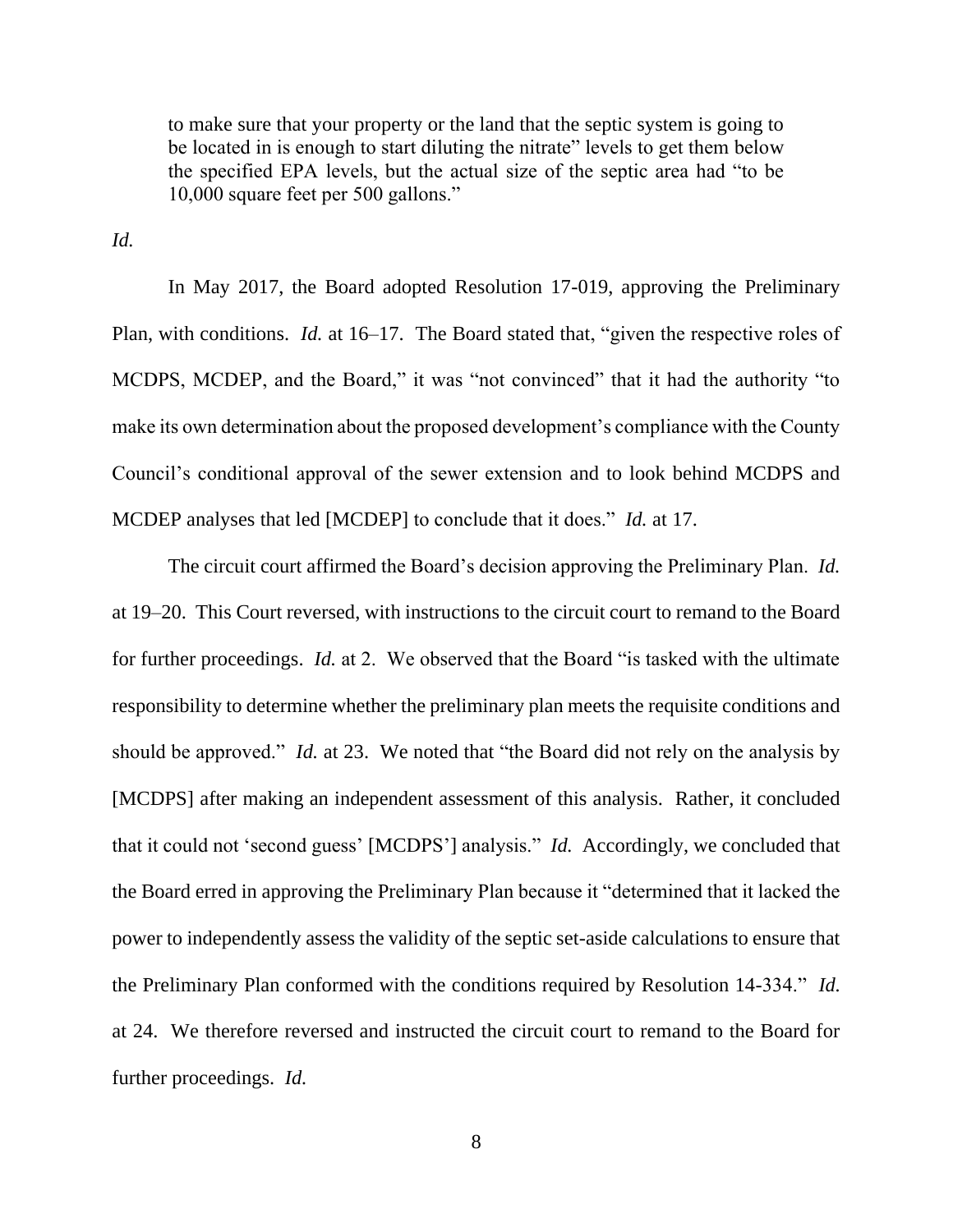## **Staff's Recommendation on Remand**

On April 30, 2020, after reviewing new information submitted by Jesus House and appellants, Staff again recommended that the Board approve the Preliminary Plan, with conditions. Pursuant to the remand order, Staff focused on "the adequacy of the septic calculations and conformance with County Council Resolution 14-334." The report discussed the forest set-aside requirement set forth in Resolution 14-334, as follows:

The condition from the County Council Resolution with the greatest impact on the Application is the requirement to establish a covenant preserving the forested area which would have been used for an onsite septic system. The language approved by the County Council in Resolution 14-334 is the guidance that Staff must interpret and implement. However, County Code and the County Council Resolution does not provide guidance on the methodology to calculate the size needed for a septic system when the system will not actually be installed. When developing a property to be served by an on-site septic system, a site evaluation is required to determine a satisfactory area for the septic field and replacements. The design flow, depth to a limiting condition, and the infiltration rate of the soil determines the area of the septic system. To perform a site evaluation, equipment must be able to access the property resulting in tree loss and other environmental impacts. Normally, these environmental impacts tend to be of little importance because the construction of the septic system will remove all the large trees. The circumstances of this Application are much different.

The methodology used to determine compliance with County Council Resolution 14-334 is a pivotal issue with this Application. Specifically, the decision to use a mathematical calculation which is utilized to provide a professional estimate using requirements in the County septic code. In this Application, the forest identified outside the limits of disturbance shown on the Final Forest Conservation Plan will be retained and a septic system will not be installed. If a site evaluation was completed, it would have consequences. Staff estimates that an acre or more of forest could be removed in order to perform a site evaluation.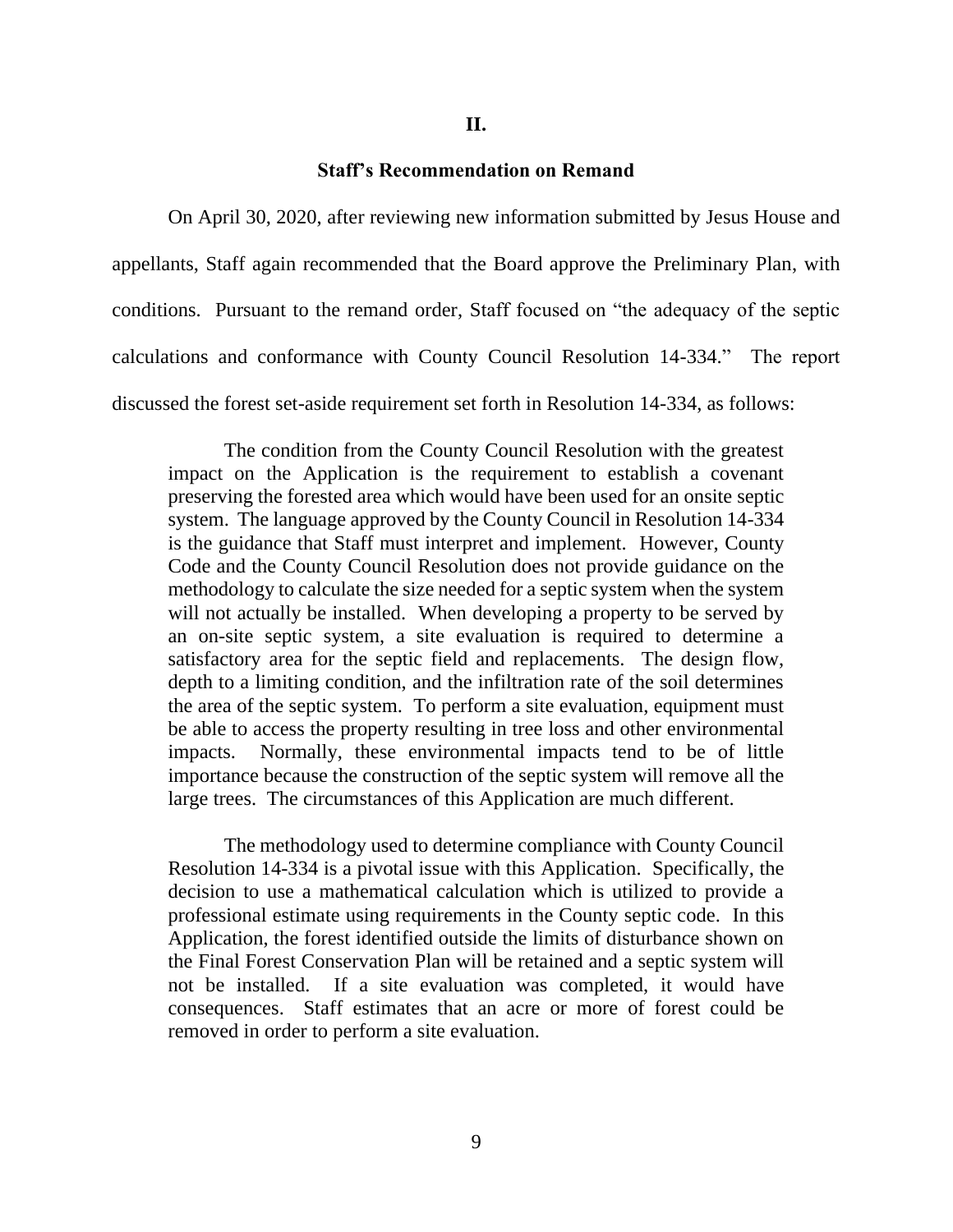While doing a site-specific design would provide another solution, the amount of time, effort, and impact on the Property does not appear to have been considered by the County Council in 1999. It also opens up numerous questions neither the County Code nor the County Council Resolution can answer and doesn't provide direction to Staff. The County Council Resolution cites no methodology to determine compliance and the County Code is not designed to provide a regulatory structure for septic systems that won't actually be constructed or account for the environmental impacts of site evaluations done to only achieve data without resulting in future construction of a septic system. The County Code is designed to review septic systems for construction rather than compliance with the arbitrary standard established by County Council Resolution 14-334.

To "determine the size (i.e. acreage) of a septic system to serve" the Property, and therefore, "to achieve compliance with the County Council's conditions as they were written," Staff "and MCDEP in conjunction with the [MCDPS], Well and Septic Section requested wastewater calculations on a gallons per day basis for the 1,600 seat church and the 350 student private school." The report noted that

[b]etween the two different uses, the higher level of gallons per day of wastewater generation, in the case of the private school, has been implemented to determine the mathematical septic system size and by extension the amount of forest to be preserved as a requirement of the condition from the County Council.

Based on that information, MCDEP and MCDPS confirmed the accuracy of Raztec's set-aside calculation and its compliance with Resolution 14-334. Staff accepted Raztec's set-aside calculation and, based on "the accepted practices available for projects with variable daily flows (flow equalization) and shallow or low permeable soils (mound systems)," determined that "the calculations produce a reasonable forest save area."

With respect to appellants' contentions that  $(1)$  "the church and the private school are not separate uses, but rather concurrent uses," which required a septic calculation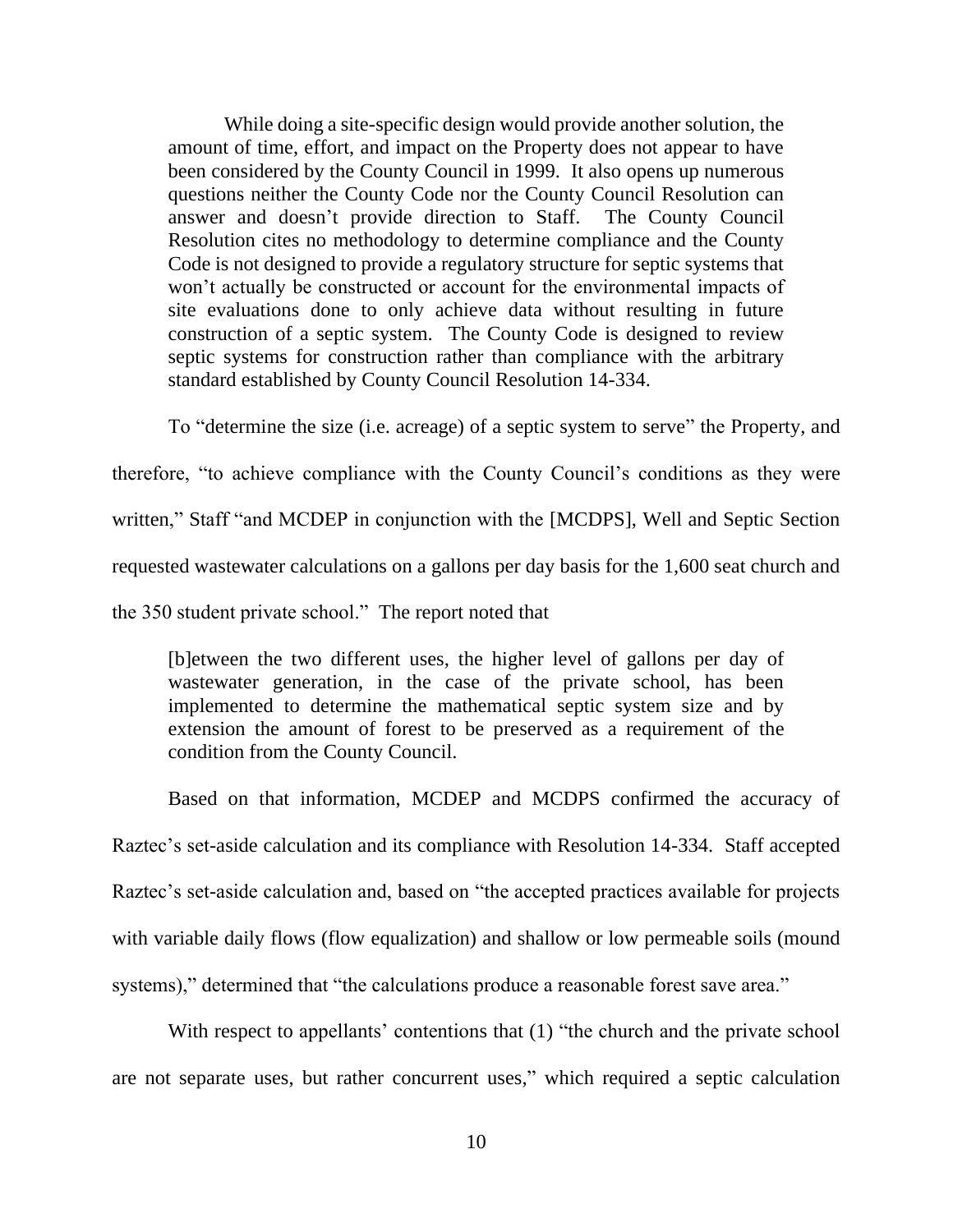combining both uses, and (2) Jesus House ultimately would have a commercial kitchen in the church, which would significantly change the wastewater generation from the church, the size of the septic system, and "the forest save area required by the County Council resolution," Staff stated that it was "unable to speculate how any property owner will or won't use property in the future." It could only review the information provided within the Application. "After the Application is constructed, it becomes an enforcement action by the relevant agency with jurisdiction."

# **III.**

# **Public Hearing Before the Board on Remand**

On April 30, 2020, the Board held another public hearing regarding the Preliminary

Plan. Matthew Mills, counsel to the Board, stated at the outset of the hearing:

Based upon the remand order from the circuit court, called before the Board today is the obligation to make an independent assessment of the validity of the septic set aside [numbers] proffered by the applicant in order to ensure that the Preliminary Plan conforms with the conditions required by Montgomery County Council Resolution 14-334, which requires in exchange for a sewer category change, that the amount of forest which would have been cleared for a septic system be preserved with the covenant. The hearing is limited to this one issue.

Mr. Mills reiterated that the question before the Board was whether Jesus House's "numbers for the septic set aside are accurate."

Counsel for appellants noted three concerns with the 4.2 acre set-aside proposed by

Jesus House: (1) "error in the application of code standards for septic field calculations";

(2) "concurrent use of the church and school buildings"; and (3) "the inevitability of a

commercial grade kitchen in the church." He stated that appellants' expert, Elik Livay, a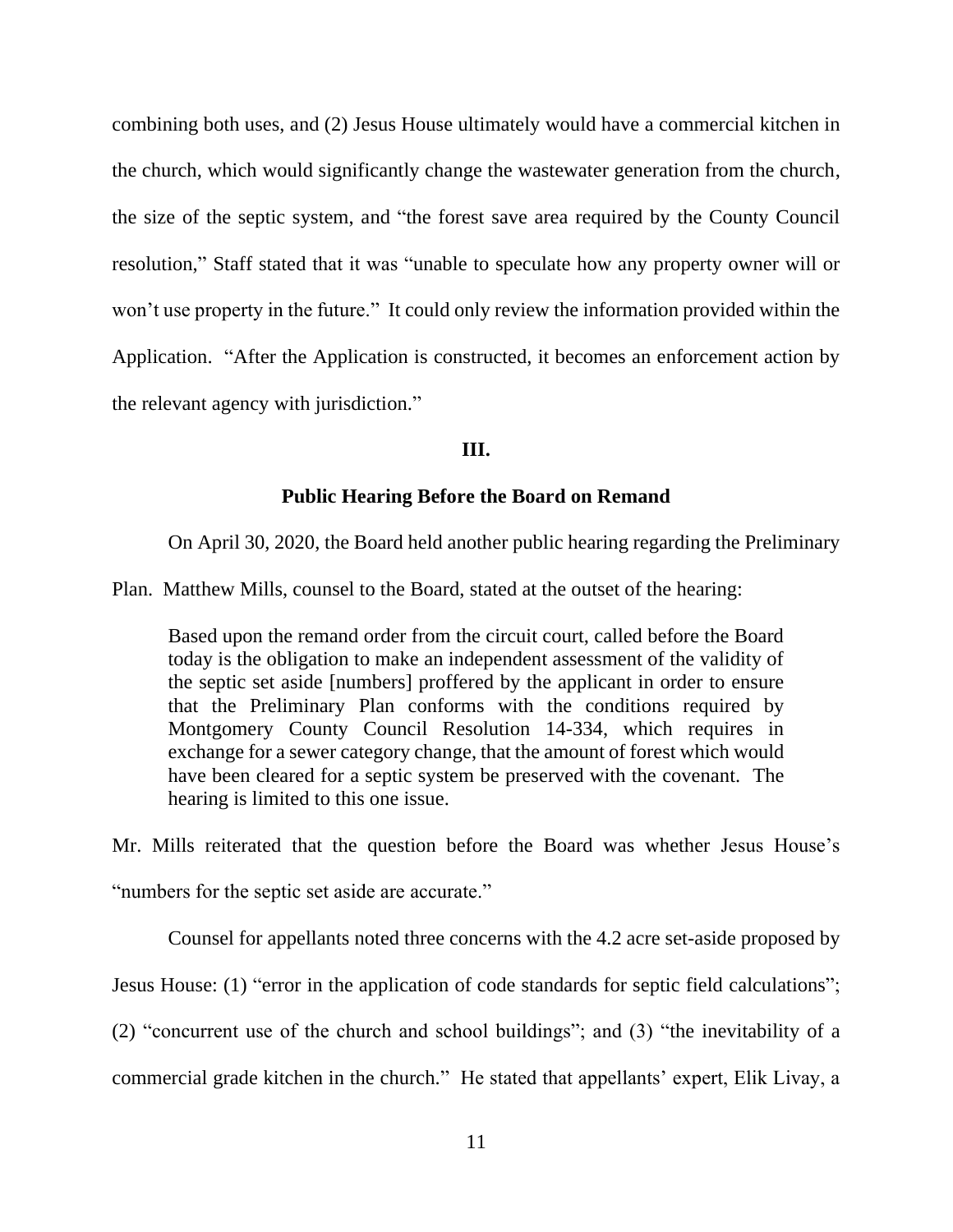professional engineer, would explain that an appropriate calculation for the set-aside would be: (1) 7.21 acres, assuming the veracity of Jesus House's claim of weekday-only school use and weekend-only church use; (2) 12.63 acres, assuming concurrent school and church use, but no commercial kitchen in the church; or (3) 18.14 acres, assuming concurrent use and a commercial kitchen in the church. Counsel stated that "[a]ll of these numbers must be considered in light of the presence of only 10.02 acres of forest available for set aside on the property," concluding that Jesus House's "project is too big" for the Property.

Mr. Livay testified that his firm, Gannett Fleming, Inc. ("Gannett Fleming"), "performed a detailed evaluation" of the Preliminary Plan, which included a review of the April 17, 2020 report prepared by Staff. Although Staff and Jesus House's engineer, Raztec, determined that 4.82 acres were "required to be cleared to accommodate construction of an onsite septic system," Gannett Fleming determined that a "much larger area, as large as 18.14 acres, [was] required." Mr. Livay identified the "three main reasons for the discrepancy between the two different numbers," as follows:

First, County staff and applicant's engineer did not follow County code when they calculated the total required absorption area. Second, the County used just the school in the flow count collections, while we used concurrent flows from both the school and the church. And third, the County used a noncommercial kitchen, while we used commercial kitchen.

During his testimony, Mr. Livay testified regarding "three discrepancies" in the forest set-aside calculation, as follows:

By code of Montgomery County regulations [27A.00.01.08], paragraphs [A.2.a] and [A.2.b], in order to determine the required absorption area, a calculation must be completed based on 10,000 square feet per 500 gallons per day times the required modification factor, which is between 1.5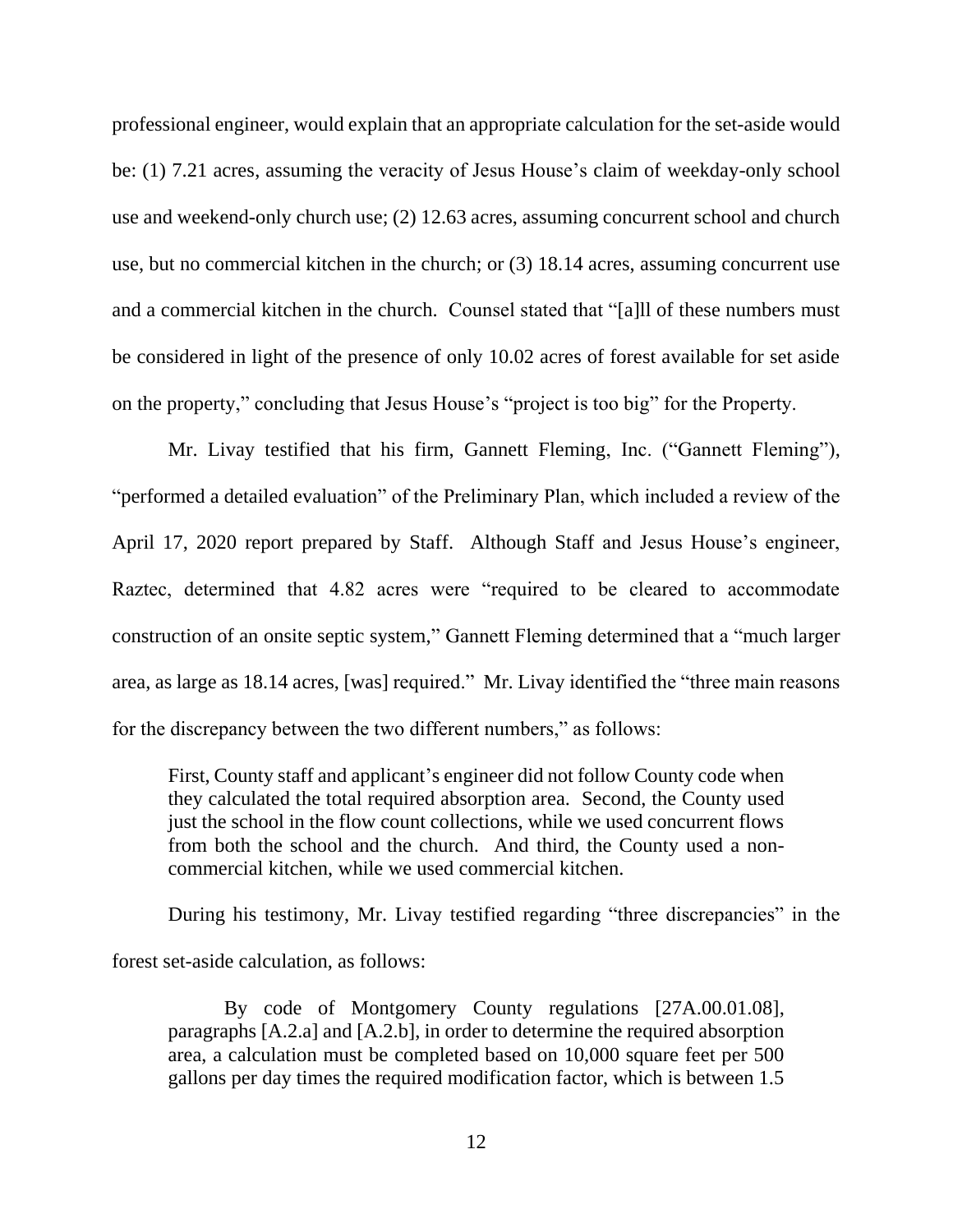and 4 based on the results of the percolation test. For each additional 500 gallons per day of flow, as well as a calculation based on layout for an initial absorption area and recovery absorption area. Both calculations should have been completed to determine which area is larger. The County staff know the applicant's engineer performed both calculations.

We did perform both calculations based on the scenarios and per the above, and per the cite of the County court, the first 500 gallons per day requires a 10,000 square feet absorption area. For water flow above 500 gallons per day, for each additional 500 gallons per day unit of water flow, there must be an absorption area of somewhere between 15,000 to 40,000 square feet, depending on the percolation rate. Mathematically, this means a multiplication factor of 1.5 to 4 times, at least 10,000 square feet for each additional 500 gallons per day of projected water flow.

He testified that there are two calculations to be done. First, there is a calculation regarding 10,000 square feet of septic area for the first 500 GPD of wastewater. Then, where the wastewater flow exceeds 500 GPD, a second calculation is needed using a "multiplication factor" of 1.5 to 4 times for each additional 10,000 square feet of septic area because a larger area of land per gallon is needed to account for soil conditions and percolation rates. Mr. Livay stated that Raztec and Staff "just multiplied by 10,000 square feet" and did not apply a multiplication factor and "account for additional 15,000 and potentially up to 40,000 square feet in the second round of calculations." He was conservative in his calculations, using the minimum multiplication factor of 1.5 for each additional 500 GPD. Using that calculation, and considering the land required for the combined use of the church and school and the church's use of a commercial kitchen, the calculation resulted in a setaside area of 18.14 acres.

Mr. Livay also testified that, although Staff stated that the uses for the Property are not simultaneous and only the school's daily use should be used in the set-aside calculation,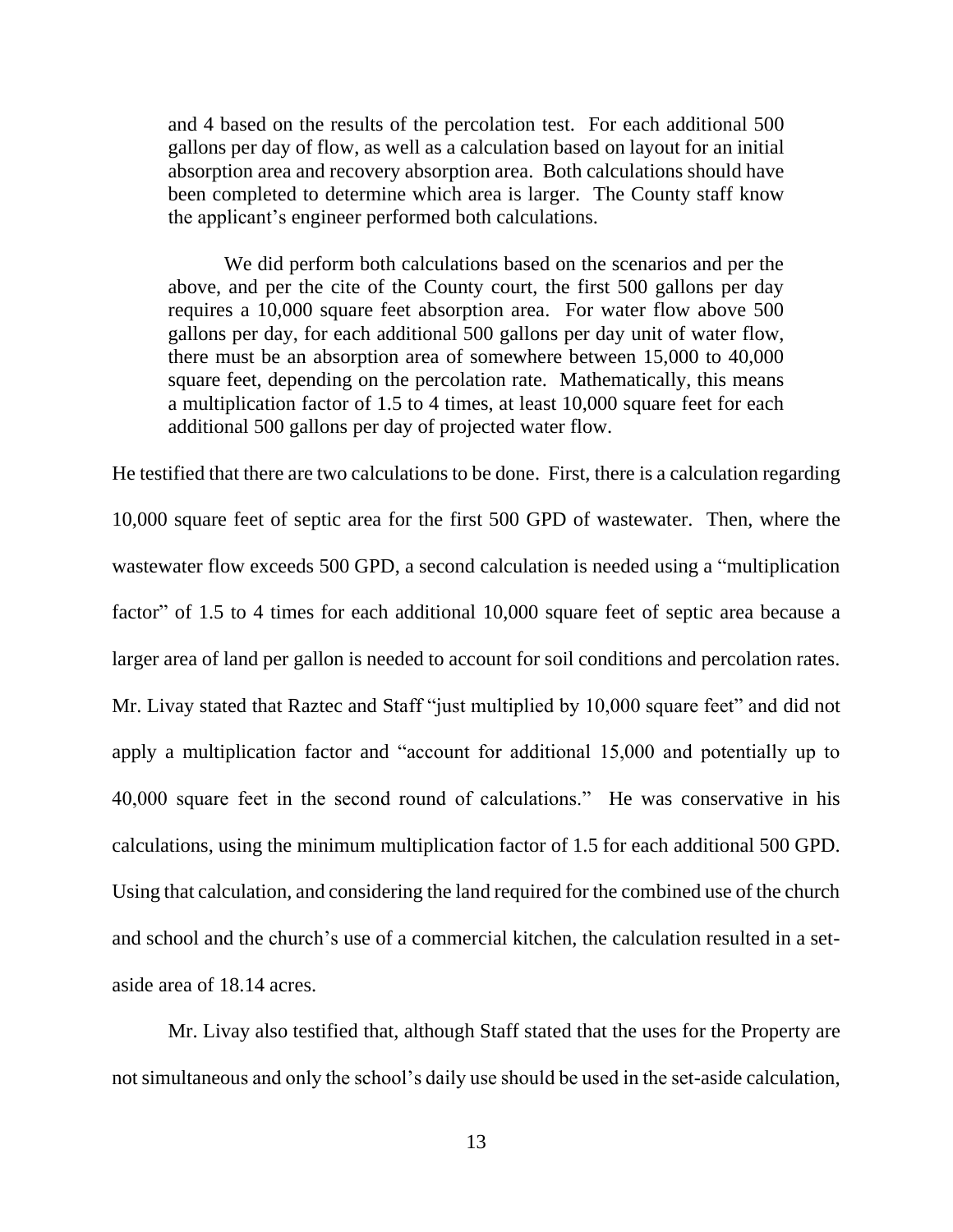his opinion was that the hypothetical septic system for the Property "should be sized to accommodate a potential maximum wastewater flow for all uses on the site." Because "the church can have services or activities on days that the school is in session," the "system needs to be sized to account for potential maximum use which is both the school and the church."

Finally, Mr. Livay opined that "a commercial kitchen should have been used to determine the church flow rate." He noted that there was "no zoning impediment to including a commercial kitchen as an accessory used for the church."

In concluding his testimony, Mr. Livay stated:

[I]t is my professional opinion that the wastewater flow from the two facilities on the property in question should be combined as both could be used in any single day, which would be the maximum daily intake flow. Further, based on hypothetical system and the information available, our analysis of the proposed system indicated that the minimal of 12.63 acres, assuming warming kitchen, or 18.14 acres, assuming commercial kitchen, should be preserved as equivalent forested area to comply with the covenant set forth in [R]esolution 14-334.

\* \* \*

I do not see the standard that [was] established by County Council Resolution 14-344 is in any way arbitrary. In my professional opinion, County staff should have treated this issue as if an onsite septic system . . . had to be constructed and not just conduct a mathematical exercise.

As explained previously, however, the use of conservative multiplier of 1.5 means that the actual site-specific design could only yield a higher acreage number, not a lower one. So, a missing ingredient does not impact any conclusion that the set aside requirement of at least 12.63 acres is more than this applicant can meet with this project on the site, which is the only, which adds only 10.02 acres of forest.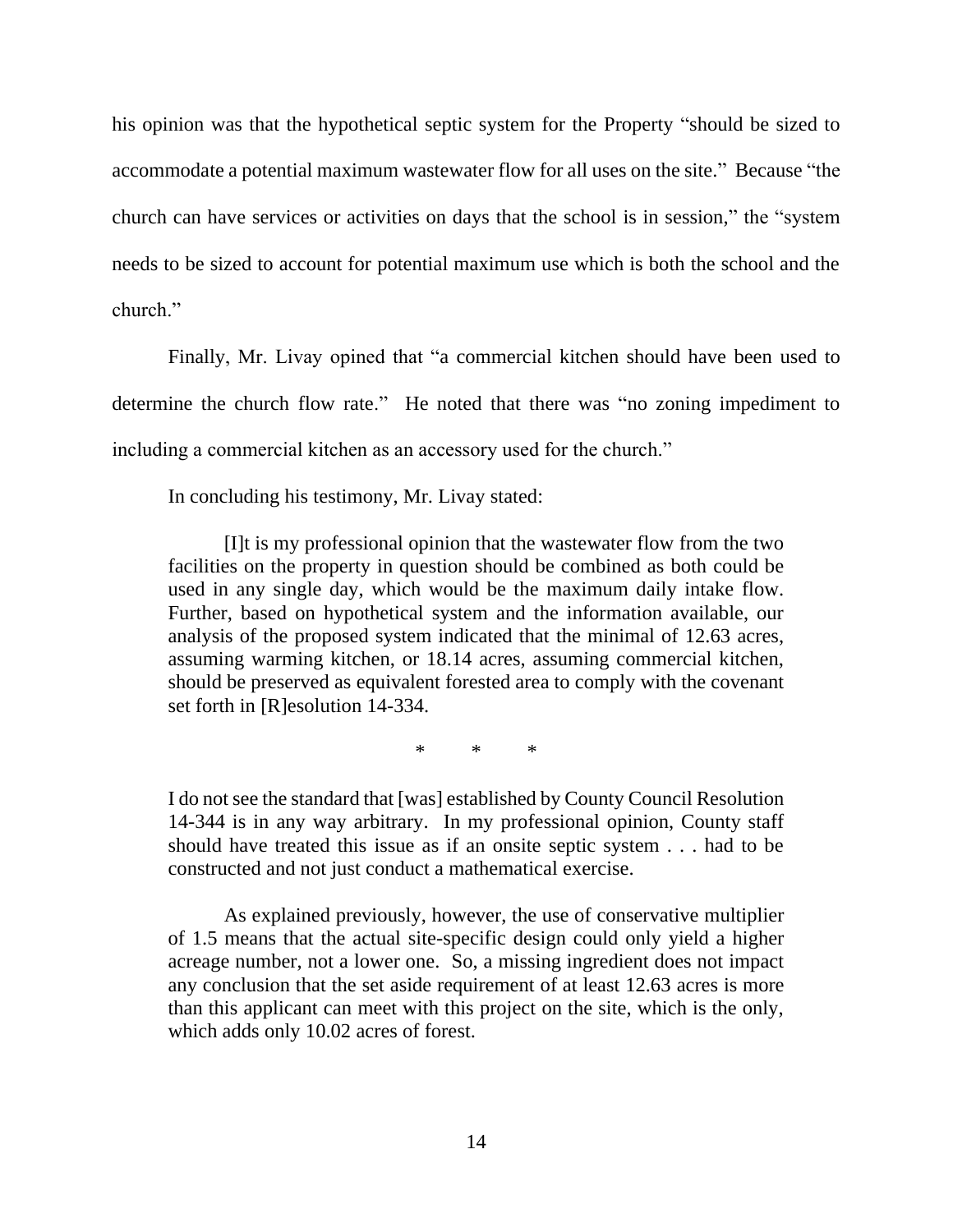The Board Chair stated that "the jugular vein here is Mr. Livay's testimony about what the appropriate way to calculate the size of a septic field for a proposed structure is." Heidi Benham, the manager of MCDPS's Well and Septic Section, testified with respect to Mr. Livay's septic calculations. She discussed his increase in "the acreage of the septic area by adding a multiplication factor for the land required," and stated that she was not sure where the multiplication factor came from, noting that it was not referenced in the Code of Montgomery County Regulations ("COMCOR"). The table in "the code," i.e., COMCOR 27A.00.01.05.K, listed 15,000 to 40,000 square feet "for determining the overall size of the lot itself, not the amount of septic area."

Ms. Benham testified regarding the intent of COMCOR 27A.00.01.05.K, as follows:

The intent behind this regulation was to ensure that nitrate levels stayed below the allowable amount for lots that were created with septic areas over 10,000 square feet. So, as the effluent moved underground and across the property, the nitrate would dilute to at or below the limits set before the nitrogen plume left the property boundary.

She explained that the density requirement set forth in COMCOR 27A.00.01.05.K was outdated and not needed because nitrate levels could be reduced with pretreatment and technology. Due to the technology now available, MCDPS did not "really have to use this part of the regulation." She agreed that the code did not require a multiplier, and there was just "supposed to be a linear relationship between the amount of effluent and the square footage of the septic field." That proportion did "not vary with amount of effluent or size."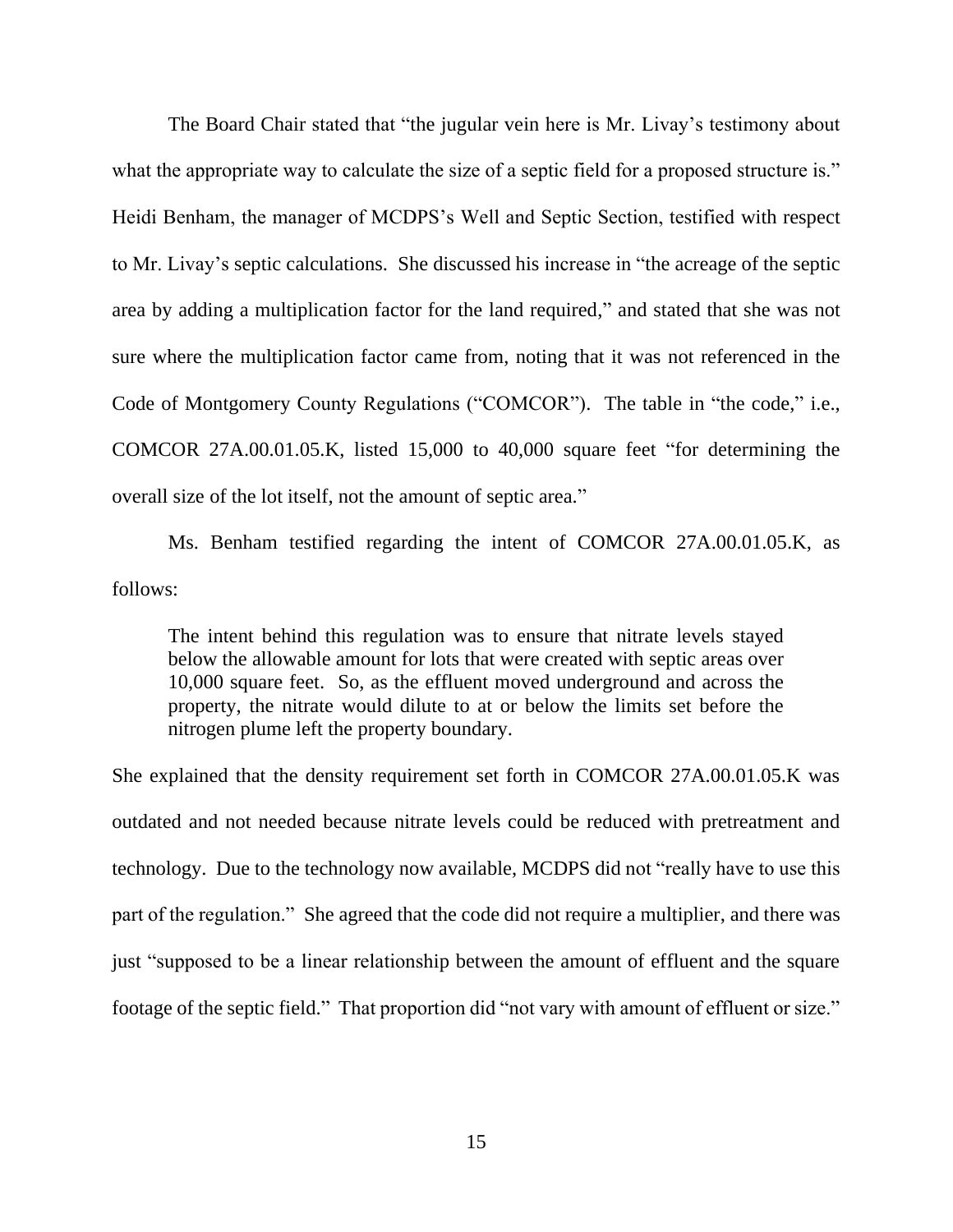The Board Chair clarified that Ms. Benham's testimony was that the additional square footage requirement related to the size of a lot, not the size of a septic field, and there was no requirement for any multiplier in the code. And independent of the code, it was not important to increase the size of a lot because "the original intent behind that regulation was to reduce the amount of nitrogen" emanating from a septic field, but "things have evolved to where now we have technology that can do that."

Ms. Benham additionally explained that "designing a system based on cumulative flows is not really a common practice because it usually results in a design flow that's excessive and not indicative of actual flow data." The school was the highest generator of wastewater, and that was the basis of their calculations.

Counsel for Jesus House stated that there were three issues before the Board: "One is the type of kitchen that's going to be used; the second is the concurrent versus the joint use; and the third one is the calculation." Counsel stated that Jesus House had no "intention to have a commercial kitchen in their new facility." She asserted that Jesus House would agree to a condition or use covenants "to try to prevent that from happening." Regarding the second issue, Ms. Benham "just answered the major questions that have come up regarding" the calculation based on "concurrent use." Finally, with respect to the "multiplier factor," counsel noted that MCDPS had already advised appellants that COMCOR 27A.00.01.05.K was "not applicable in cases where advanced pretreatment of the sewage is required. If an application was received for [a] place of worship of this site,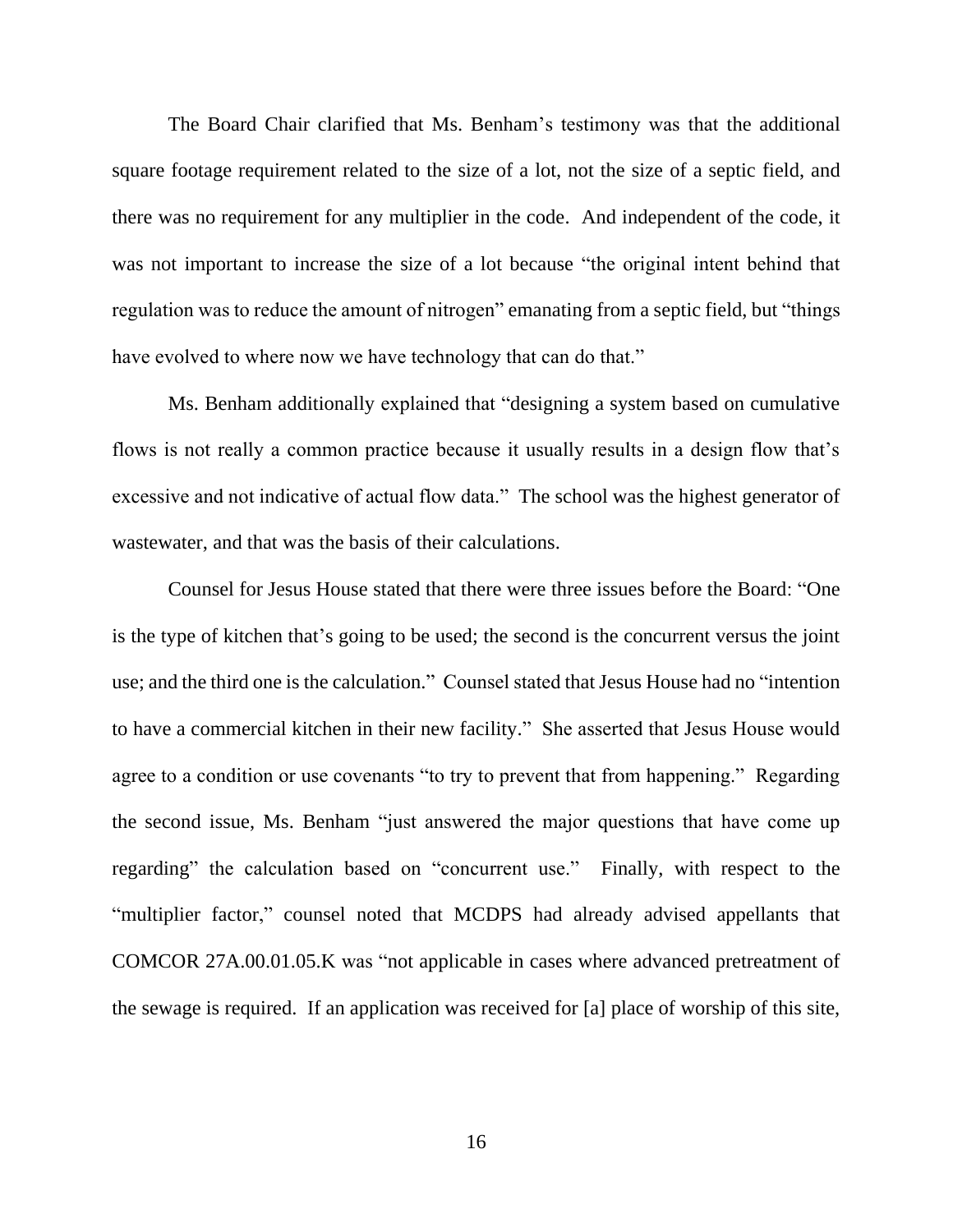pretreatment would be required." Appellants' expert, however, continued to state that a multiplier was required, even though MCDPS said that it did not apply.

At the close of the hearing, the Board unanimously voted to approve Staff's recommendation to approve the Preliminary Plan, with conditions.

# **IV.**

### **Resolution No. 20-039**

On August 14, 2020, the Board issued Resolution No. 20-039, approving the Preliminary Plan to create one lot on the Property, subject to the condition that approval was "limited to one (1) lot for a religious assembly up to 1,600 seats with a non-commercial kitchen facility and an associated private school for up to 350 students with no child daycare facility." The Board found that "the Preliminary Plan meets the conditions of the sewer category change set forth by Montgomery County Council Resolution 14-334." That resolution did not provide any specifics regarding how to determine compliance with the condition that "the church will establish a covenant preserving the forested area which would have been used for the on-site septic system."

The Board found that "the County Council, in granting the sewer category change in Resolution 14-334, did not intend for percolation testing or any other form of testing to be performed" on the Property resulting "in the removal of forest or trees." Accordingly, the Board found that a mathematical approach to determining compliance with the resolution was appropriate.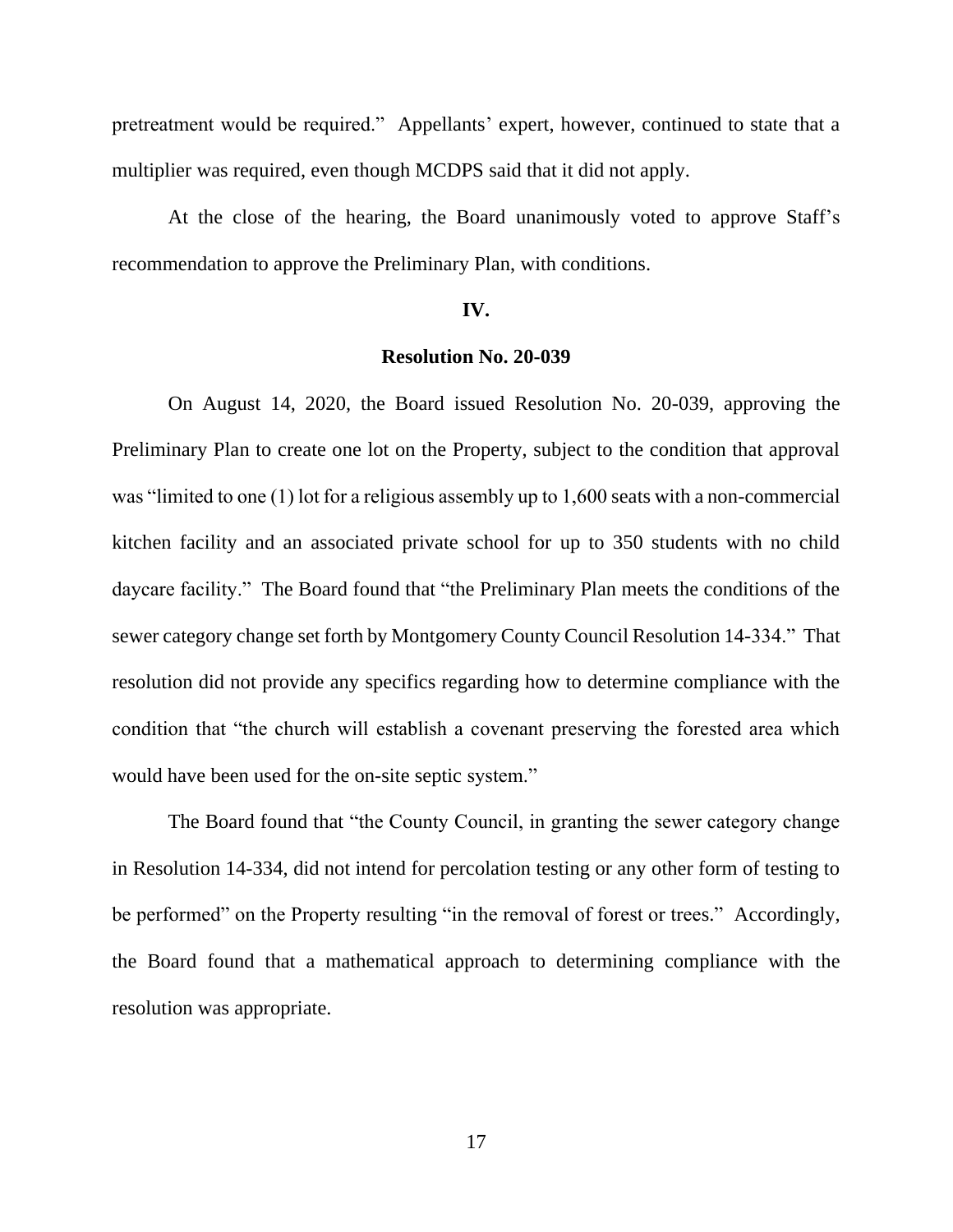It stated that appellants had "misinterpreted the requirements of [COMCOR 27A.00.01.05.K] by concluding, and adding into their calculations, that the septic set aside must be increased for density requirements." Although "the requirements of [COMCOR 27A.00.01.05.K] require the septic area to be established on an additional 15,000 to 40,000 square feet of land when the septic area exceeds 10,000 square feet," that did not mean that the additional area must be added to the septic area. It explained:

This regulation is used to ensure that nitrogen levels stay below the allowable amount by determining the necessary size of the overall lot, not the size of a septic area. Thus, the misinterpretation by the [appellants] and their representatives has resulted in an additional multiplication factor added to their septic set aside calculation that does not exist in [the] Montgomery County Code.

The Board further found that that COMCOR 27A.00.01.05.K "only applies in a

scenario where subdivision is occurring which increases density." It stated:

The term "Subdivision" is defined in COMCOR 27A.00.01.01 as "the division of a single tract, tracts, or other parcels of land, or a part of it, into two or more lots, for the purpose, whether immediate or future, of sale or building development." This Application seeks to aggregate three unplatted tracts of land into one platted lot. Therefore, the Planning Board finds that [COMCOR 27A.00.01.05.K] does not apply to this Application because it does not meet the threshold defined within COMCOR Chapter 27A as a "Subdivision." The Planning Board finds that, in the context of the COMCOR, this Application creates a "lot" defined as "a part of a subdivision or a parcel of land used as a building site or intended to be used as a building site, whether immediate or future, which would not be further subdivided" in COMCOR 27A.00.01.01.

Accordingly, the Board found that Jesus House's forest set-aside calculation was "accurate

showing the private school to generate the maximum daily flow rate" and that it met "all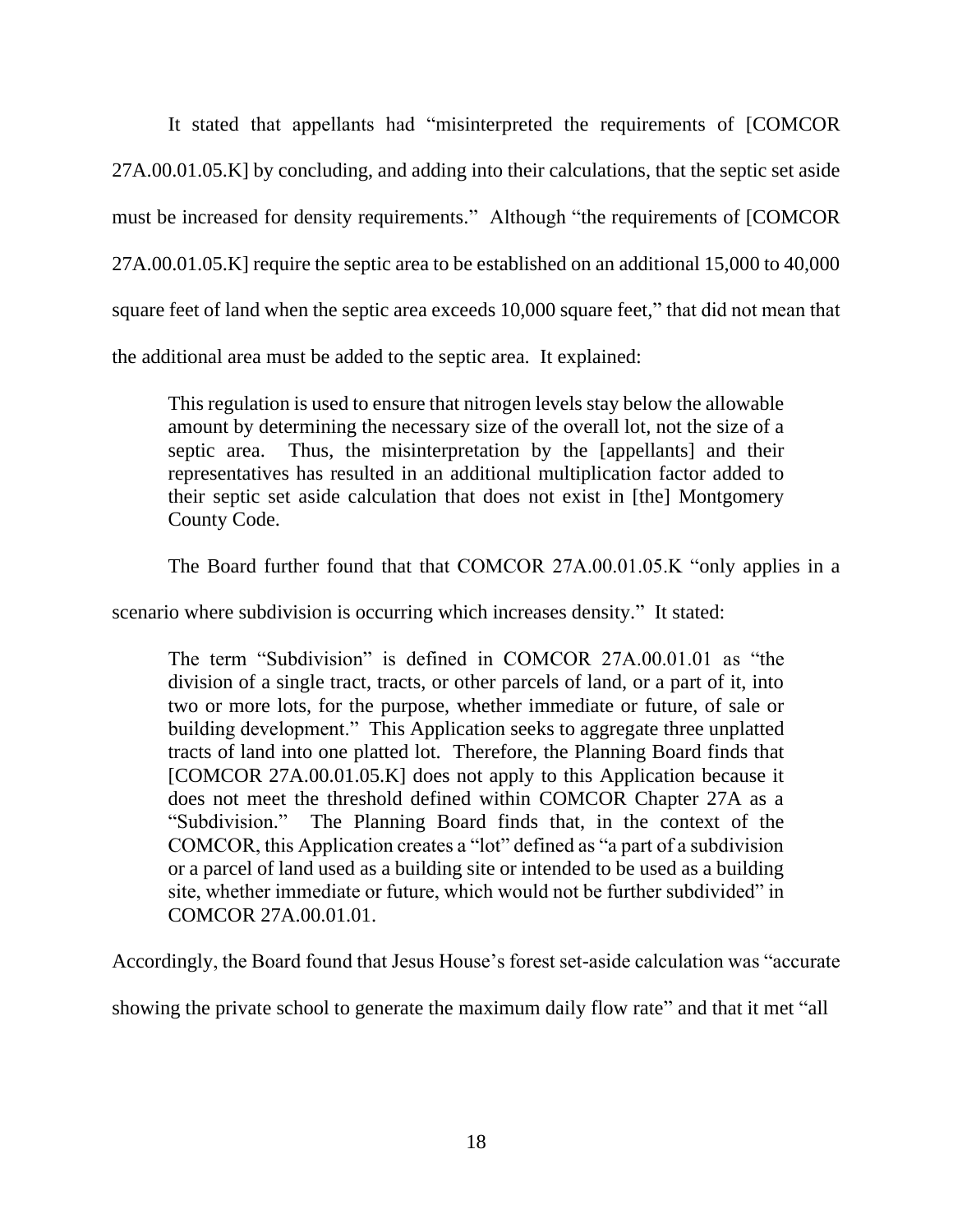applicable requirements of COMCOR Chapter 27A as well as the requirements and intent

of County Council Resolution 14-334."

With respect to the argument that a concurrent use analysis was required, the Board

stated:

The weekly, biweekly, and annual events for the church and private school, when taken in totality, do not add significant wastewater flows necessitating an increase in the maximum daily flow (MDF) to justify a septic set aside calculation for a septic system design based on a concurrent use. Whether or not the uses associated with the church and private school are occurring at the same time is irrelevant based on the expected frequency, duration and attendance of events. The relevant issue in the context of the septic calculations is that the design flow of the septic system remains unchanged. Additionally, [COMAR] 26.04.02.05(J) states that the Approving Authority may approve design flows based upon actual flow measurements. Based on the benchmark measurement of daily average consumption provided by the Washington Suburban Sanitary Commission (WSSC) over a 12-month period for the existing RCCG Jesus House facility in Silver Spring, Maryland, the water usage is significantly less than the figures used in the State of Maryland flow guidelines, which further supports the septic set aside calculations provided by the Applicant.

With respect to the kitchen, the Board found that "the language of the covenant, required by County Council Resolution 14-334, must include a prohibition on the permitting and construction of a commercial kitchen associated with the church or private school in perpetuity," and "as conditioned," Resolution No. 20-039 was "adequate to prevent the future construction of a commercial kitchen resulting in an MDF over and above the septic calculations endorsed by the Planning Board."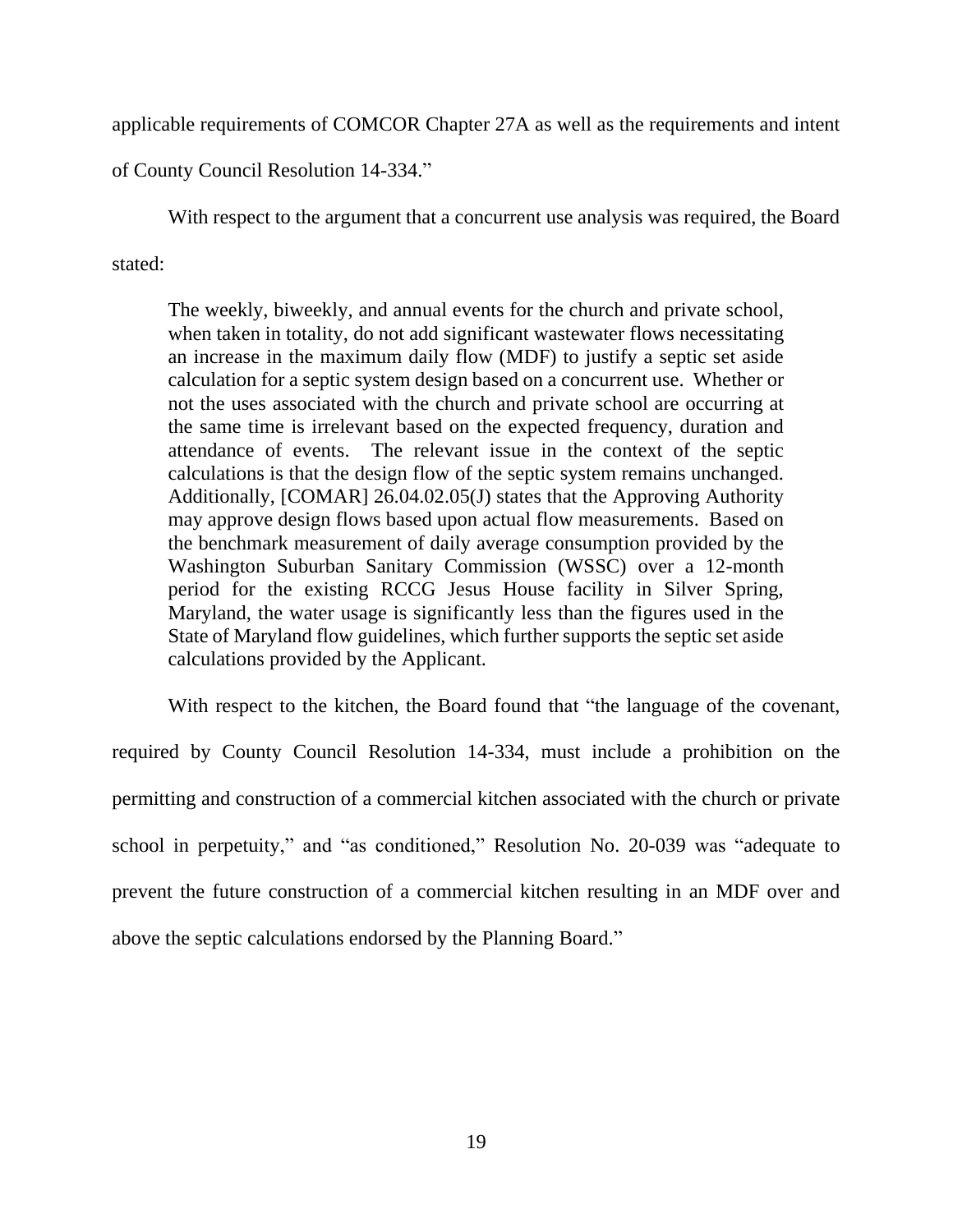**V.**

### **Subsequent Appeal to the Circuit Court**

On September 9, 2020, appellants filed a petition for judicial review in the Circuit Court for Montgomery County. After a hearing, the circuit court issued its opinion and order, finding that the Board's "decision, memorialized in Resolution No. 20-039, was both legally correct and supported by substantial evidence." The court found that the Board "was well within its discretion to make its decision based on a calculation of school use alone," which "was confirmed by multiple agencies" and "supported by substantial evidence." It stated that "[t]here is simply no legal mandate for a cumulative use calculation."

The circuit court also disagreed with appellants' contention that the set-aside calculation should have incorporated a "1.5 multiplier" pursuant to COMCOR 27A.00.01.05.K. The court found that Resolution 14-334, unlike COMCOR 27A.00.01.05.K, did not reference an "absorption field," and the distinction between a "septic area," as referenced in Resolution 14-334, and an "absorption field" was "one of fair debate." In resolving this distinction, the Board "could have found the two terms to be the same and required the additional space to be factored into the septic set-aside calculation—but—it declined to do so." Thus, the court found no legal error in the Board's interpretation of COMCOR 27A.00.01.05.K.

This appeal followed.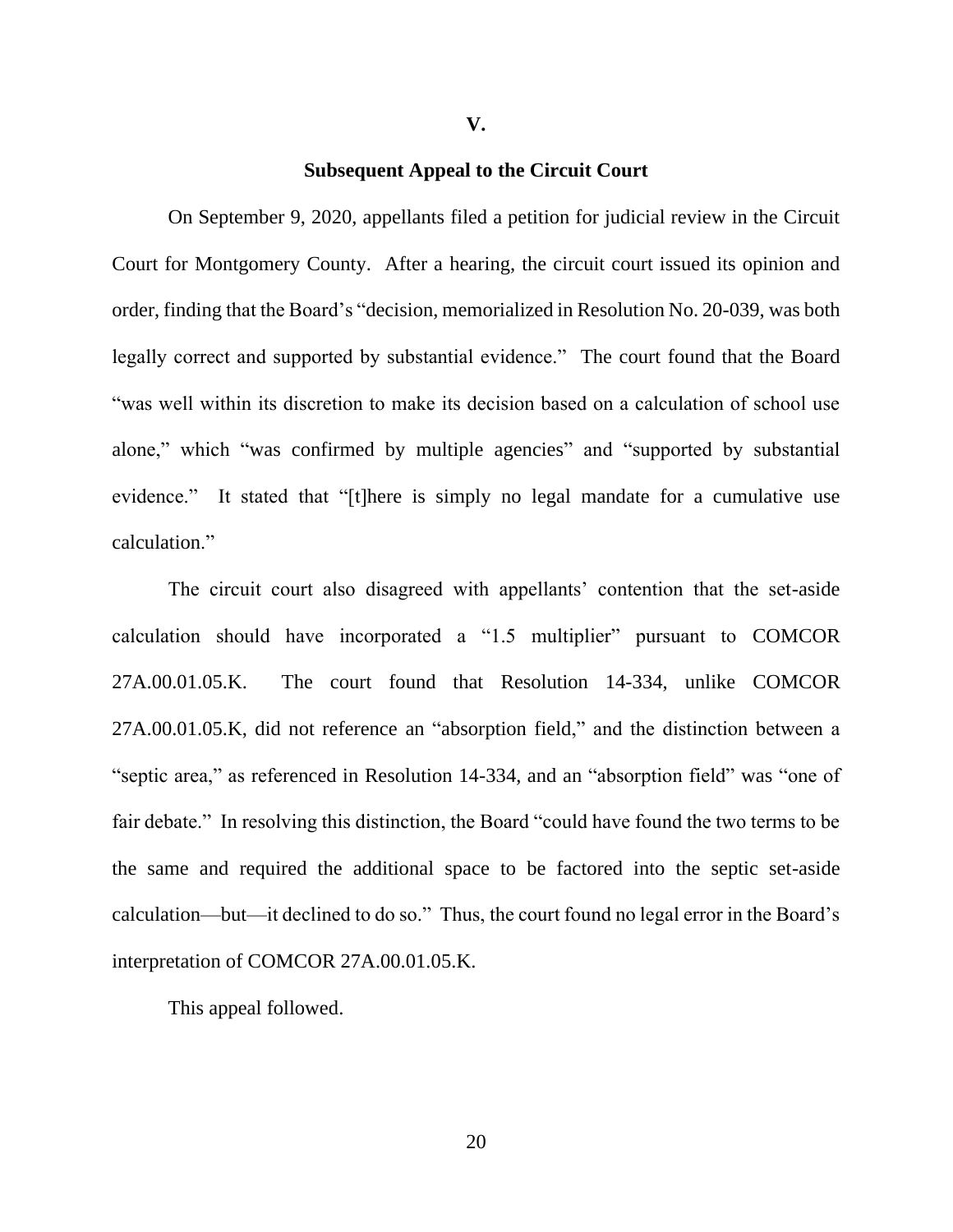#### **STANDARD OF REVIEW**

"The standard for appellate review of an administrative agency decision differs depending on whether agency factfinding or law determinations are under attack." *Cross* 

*v. Balt. City Police Dep't*, 213 Md. App. 294, 306 (2013).

For fact findings, a reviewing court applies the "substantial evidence" standard, under which the court defers to the facts found and inferences drawn by the agency when the record supports those findings and inferences. [*Maryland Dep't of Env't v. Anacostia Riverkeeper*, 447 Md. 88, 120 (2016)]. In particular, with respect to factual issues that involve scientific matters within an agency's area of technical expertise, the agency is entitled to "great deference." *Id.*

\* \* \*

With respect to an agency's legal conclusions, a reviewing court accords the agency less deference than with respect to fact findings or discretionary decisions. *Anacostia Riverkeeper*, 447 Md. at 122. In particular, a court will not uphold an agency action that is based on an erroneous legal conclusion. *Id.* However, in construing a law that the agency has been charged to administer, the reviewing court is to give careful consideration to the agency's interpretation.

*Md. Dep't of Env't v. Cnty. Comm'rs of Carroll Cnty.*, 465 Md. 169, 201–03 (2019), *cert.* 

*denied*, 140 S. Ct. 1265 (2020).

"In an appeal from judicial review of an agency action, we look through the decision of the circuit court and review the agency's decision directly." *W. Montgomery Cnty. Citizens Ass'n v. Montgomery Cnty. Plan. Bd. of Md.-Nat'l Cap. Park & Plan. Comm'n*, 248 Md. App. 314, 332–33 (2020), *cert. denied*, 474 Md. 198 (2021). We do not consider the circuit court's findings of fact and conclusions of law. *Mid-Atl. Power Supply Ass'n v.*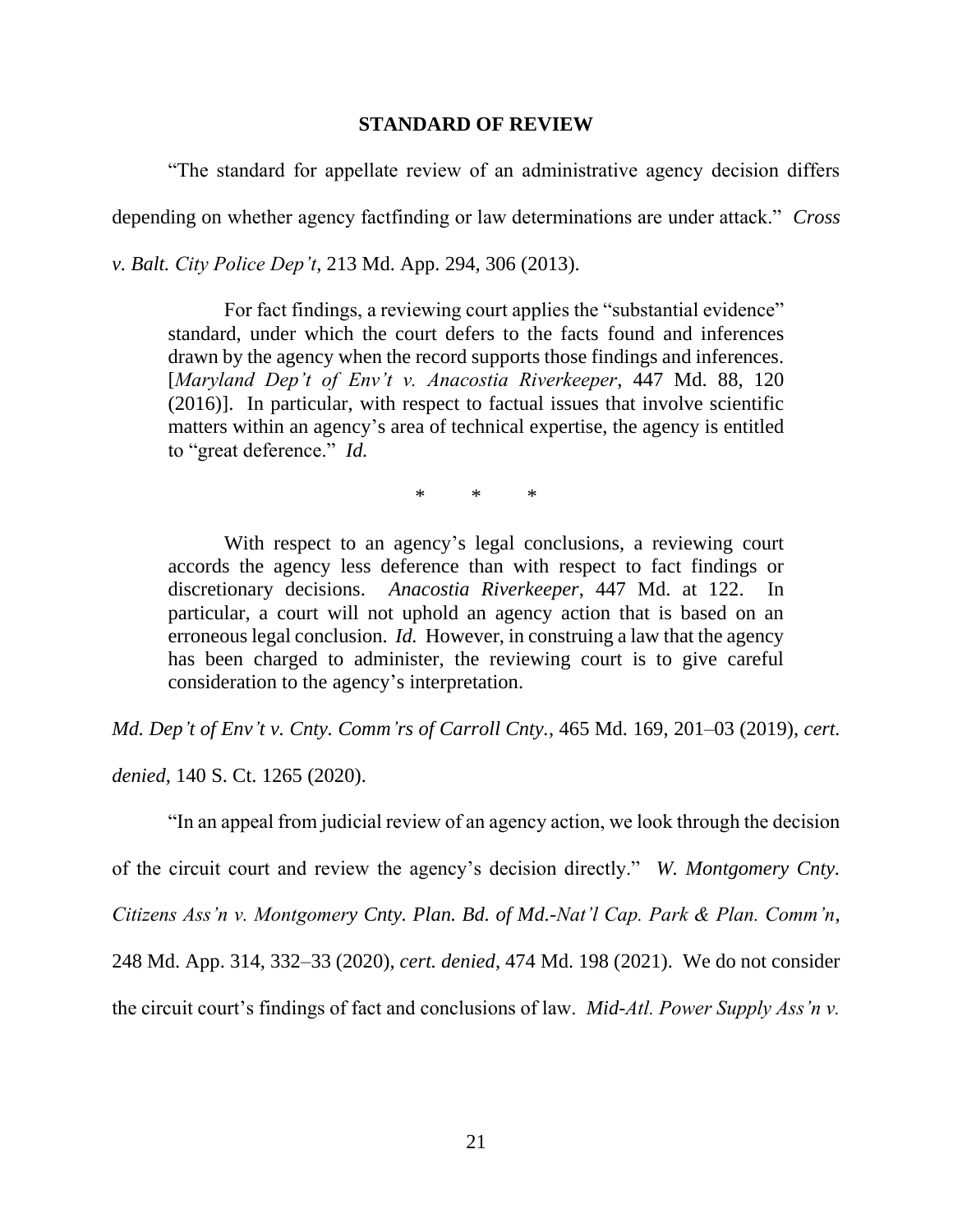*Md. Pub. Serv. Comm'n*, 143 Md. App. 419, 432 (2002). *Accord Md. Off. of People's Couns. v. Md. Pub. Serv. Comm'n*, 226 Md. App. 483, 500 (2016).<sup>3</sup>

## **DISCUSSION**

#### **I.**

# **MDE Review and Approval of the Forest Set-Aside Calculation**

Appellants contend that, when calculating wastewater use where the flow exceeds 5,000 GPD,<sup>4</sup> the design for a septic system requires calculating the MDF, which takes into account all uses on the site that generate wastewater, "unless a lesser flow number is approved by" MDE. They assert that the Board's determination, approving a set-aside calculation based only on the school, the highest daily use, as opposed to the MDF, where the anticipated GPD of wastewater flow exceeded 5,000, was erroneous in the absence of MDE review and approval.

Jesus House and the Board contend that "nothing in the law required MDE's review and approval of the septic area calculation in this case." They argue, among other things, that MDE's review and approval for wastewater flows in excess of 5,000 GPD "applies only where a permit application will be filed for a septic system that will actually be

<sup>&</sup>lt;sup>3</sup> To the extent that appellants argue that the circuit court erred in its judgment, we will not consider those arguments. Instead, we will focus on the arguments relating to the proprietary of the Board's decision.

<sup>&</sup>lt;sup>4</sup> As indicated, "GPD" refers to "gallons per day."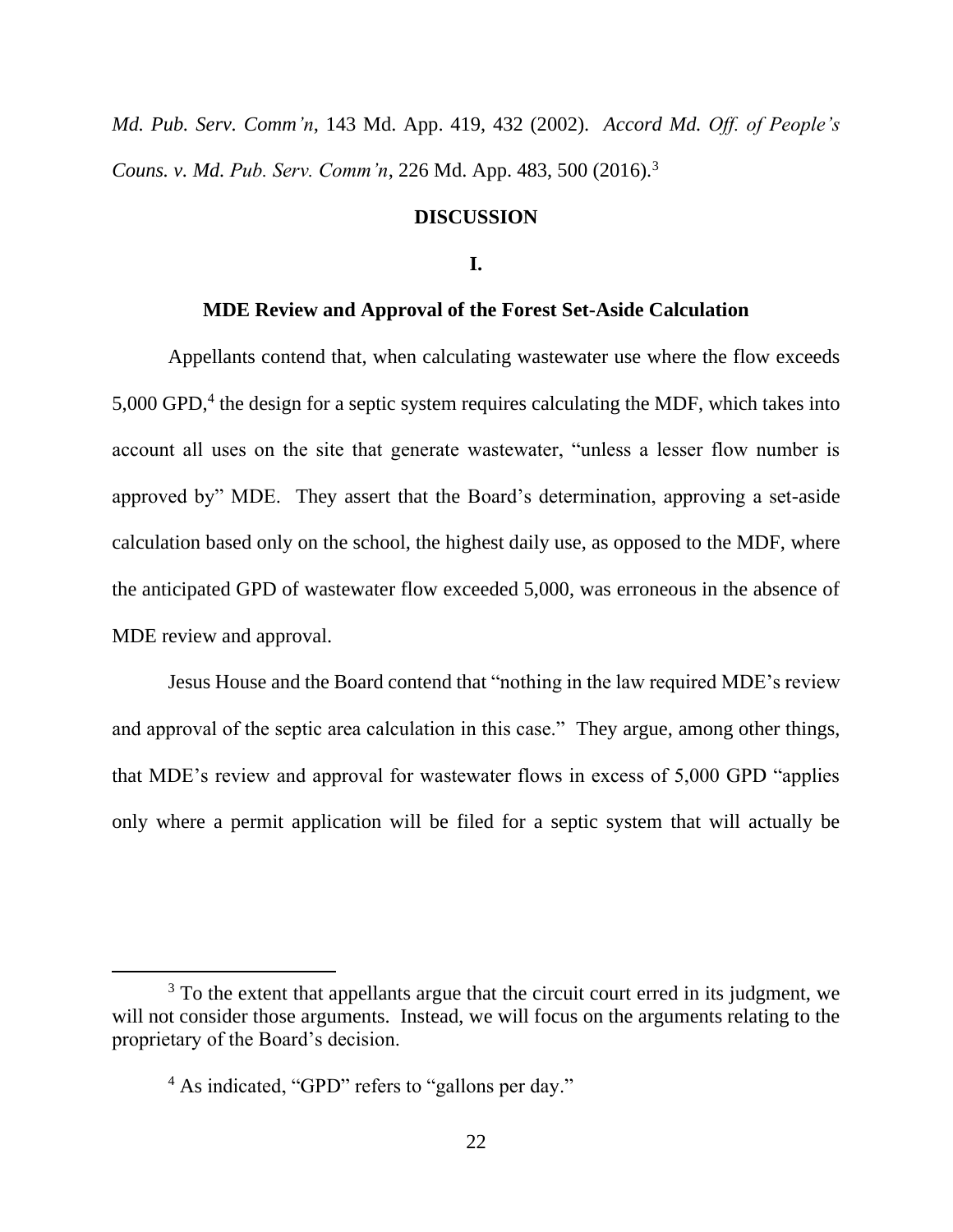constructed."<sup>5</sup> Because there will be no permit application, and no septic system actually will be constructed, MDE review and approval of the set-aside calculation was not required.

We will not address this issue because it was not presented to the Board. "The Court of Appeals has repeatedly emphasized that a reviewing court 'may not pass upon issues presented to it for the first time on judicial review and that are not encompassed in the final decision of the administrative agency.'" *Mesbahi v. Md. State Bd. of Physicians*, 201 Md. App. 315, 333 (2011) (quoting *Dep't of Health & Mental Hygiene v. Campbell*, 364 Md. 108, 123 (2001)). The "primary purpose" of this rule "is to give the administrative agency the opportunity to decide the issue" because, "when an appellate court is the first to decide an issue, it deprives the agency of that opportunity." *Colao v. Md.-Nat'l Cap. Park & Plan. Comm'n*, 167 Md. App. 194, 202 (2005). *Accord Sadler v. Dimensions Healthcare Corp.*, 378 Md. 509, 530 (2003) ("[J]udicial review of the actions of an administrative agency is restricted primarily because of the fundamental doctrine of separation of powers as set forth in Article 8 of the Declaration of Rights of the Maryland Constitution.").

<sup>5</sup> Appellees note that, although COMCOR 27A.00.01.07.G provides that "[a]ll systems treating 5,000 gallon daily flows or more require review and approval by the Maryland Department of the Environment and must be included in The Comprehensive Water and Sewerage Systems Plan," this requirement "applies only where a permit application will be filed for a septic system that will actually be constructed." They point to the words "all systems" as showing that what the MDE must approve is an actual septic system. Moreover, the regulation requires that the system be included in the water and sewer plan, which they argue leads to the conclusion that the requirement for MDE approval applies only to a septic system that will actually be constructed.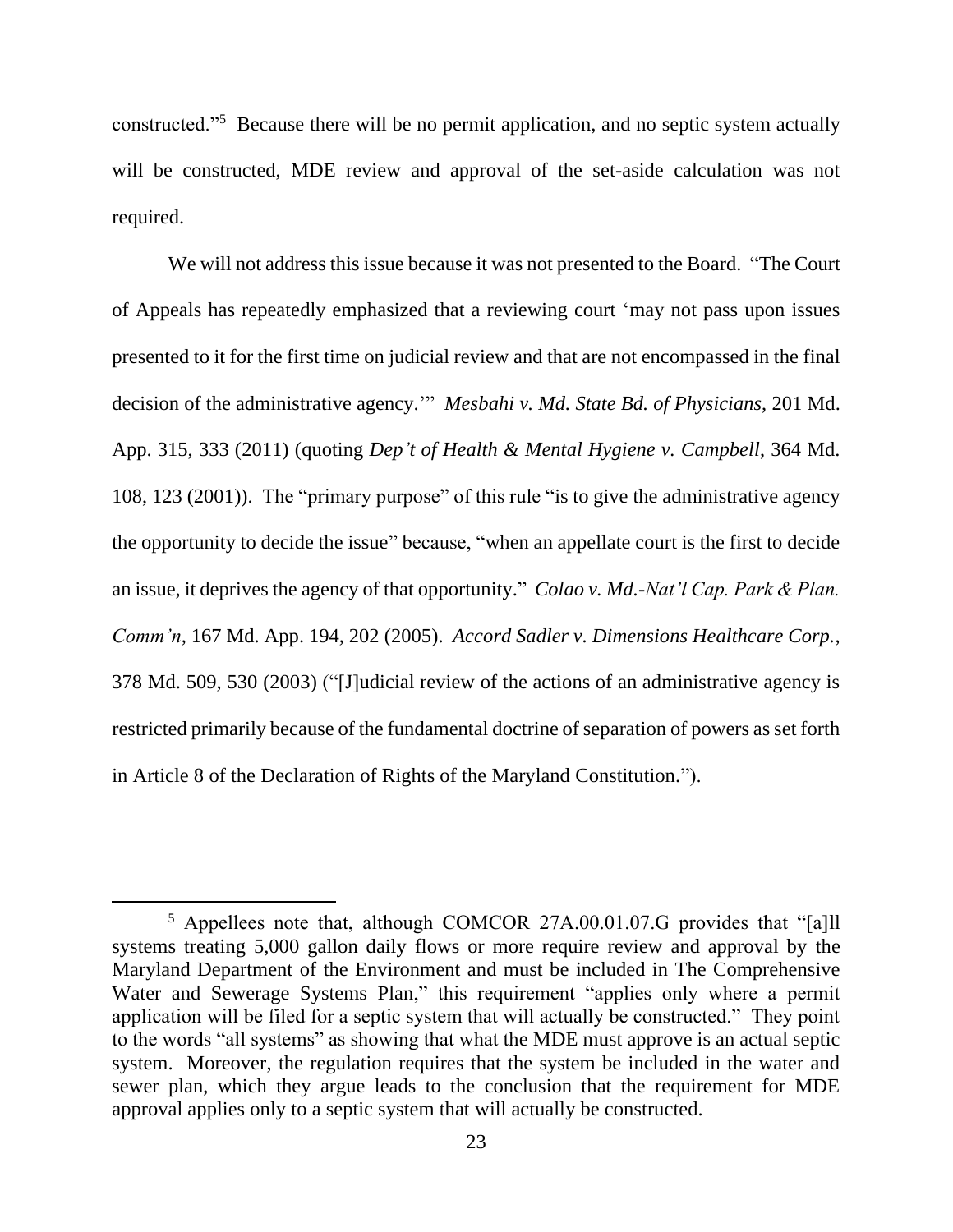Here, appellants did not argue before the Board that it should not approve the Preliminary Plan because there had not been MDE review and approval of the forest setaside calculation. At the public hearing in 2020, after our initial remand, appellants' counsel argued that the project was too big for the Property, and the set-aside calculation by Raztec, Jesus House's expert, was incorrect for three reasons: (1) it was based on an incorrect "application of code standards for septic field calculations"; (2) there would be "concurrent use of the church and schools buildings"; and (3) it did not account for the "inevitability of a commercial grade kitchen in the church." Mr. Livay, appellants' expert witness, testified to three alleged discrepancies in the forest set-aside calculation, as follows:

First, County staff and applicant's engineer did not follow County code when they calculated the total required absorption area. Second, the County used just the school in the flow count collections, while we used concurrent flows from both the school and the church. And third, the County used a noncommercial kitchen, while we used [a] commercial kitchen.

Appellants did not argue, as they do here, that the Preliminary Plan could not be approved without MDE review and approval of the set-aside calculation.

Appellants acknowledge the rule that "a reviewing court 'may not pass upon issues presented to it for the first time on judicial review and that are not encompassed in the final decision of the administrative agency.'" *Mesbahi*, 201 Md. App. at 333 (quoting *Campbell*, 364 Md. at 123). *Accord Brzowski v. Md. Home Imp. Comm'n*, 114 Md. App. 615, 636– 38 (Because homeowner did not raise during the administrative proceedings "the specific contention that the statutory time for review of the award by the arbitrator" had expired, he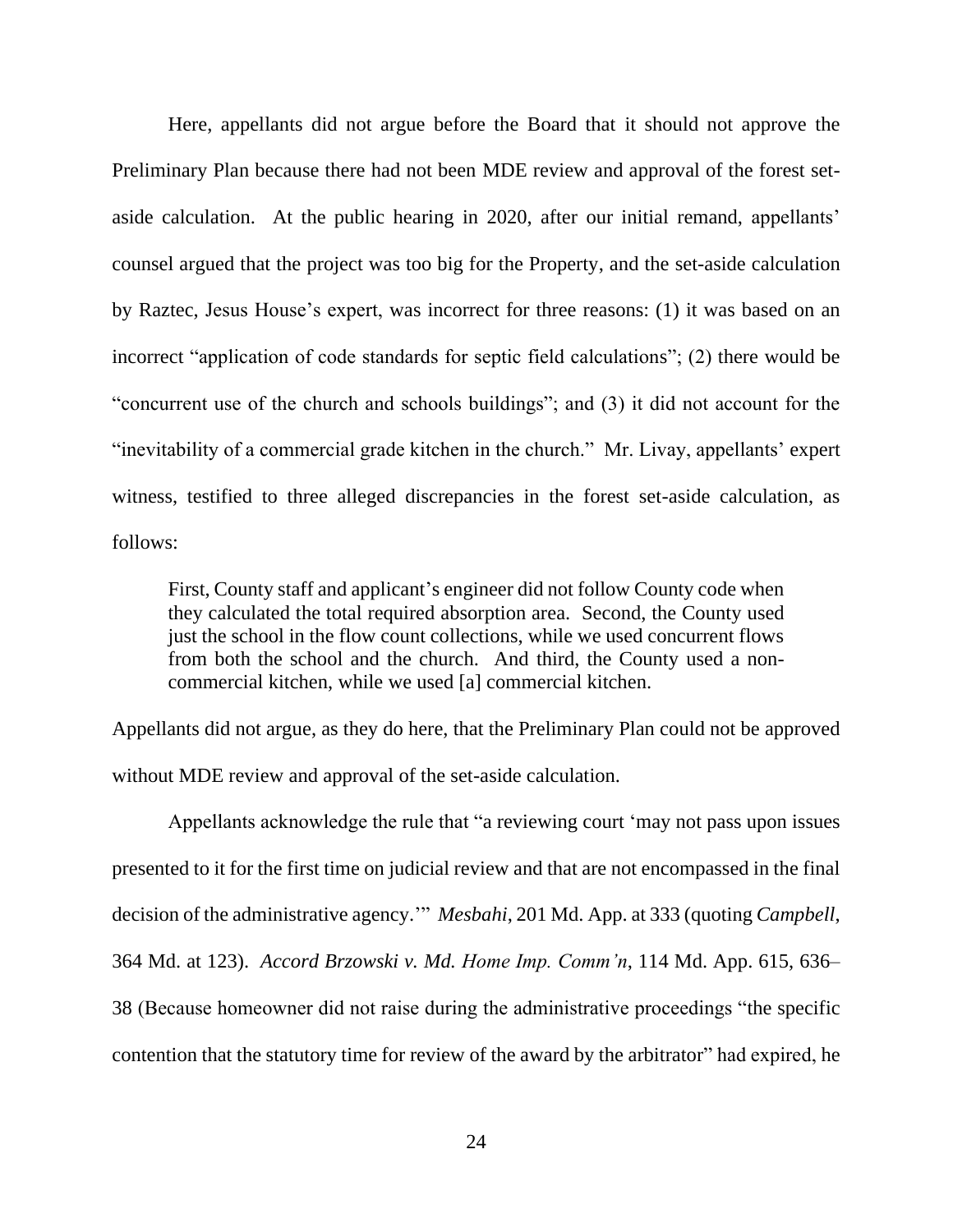failed to preserve the issue for judicial review.), *cert. denied*, 346 Md. 238 (1997). They argue, however, that they did raise the issue. We disagree.

At oral argument, counsel for appellants stated that the issue was raised before the Board. In support, counsel did not cite to any testimony or argument at the hearing, but rather, he cited to Mr. Livay's written testimony, which was entered into the administrative record. Counsel pointed to a sentence in Mr. Livay's testimony that stated that "[t]he size of this hypothetical onsite treatment system *would have required* approval through MDE." (Emphasis added). The written statement, however, did not say, as appellants argue on appeal, that the Preliminary Plan should not be approved because MDE had not approved the set-aside calculation. The minor reference in the report to MDE, which was not discussed by either Mr. Livay or counsel at the hearing before the Board, did not suffice to put the issue raised on appeal, i.e., whether MDE review and approval was required to approve the Preliminary Plan, before the Board.<sup>6</sup>

<sup>6</sup> At the request of counsel for appellants, after oral argument, the Court allowed counsel to submit a short supplemental written argument. In that argument, counsel for appellants pointed to arguments made in the circuit court and this Court in support of appellants' assertion that the issue was preserved for review. It is the argument before the Board, however, that is relevant. *See Cap. Com. Properties, Inc. v. Montgomery Cnty. Plan. Bd.*, 158 Md. App. 88, 96 (2004) ("Under settled Maryland law, appellate review of administrative decisions is limited to those issues and concerns raised before the administrative agency."). Those filings do not help with the preservation issue. Counsel also argued that the issue regarding MDE approval was encompassed in the Board's decision. A review of the Board's decision refutes that assertion, as appellants noted in their reply brief, which stated that the Board "never mentioned the potential role of MDE in reviewing and approving the set-aside calculation, let alone offer an excuse for not dealing with the issue in its Resolution."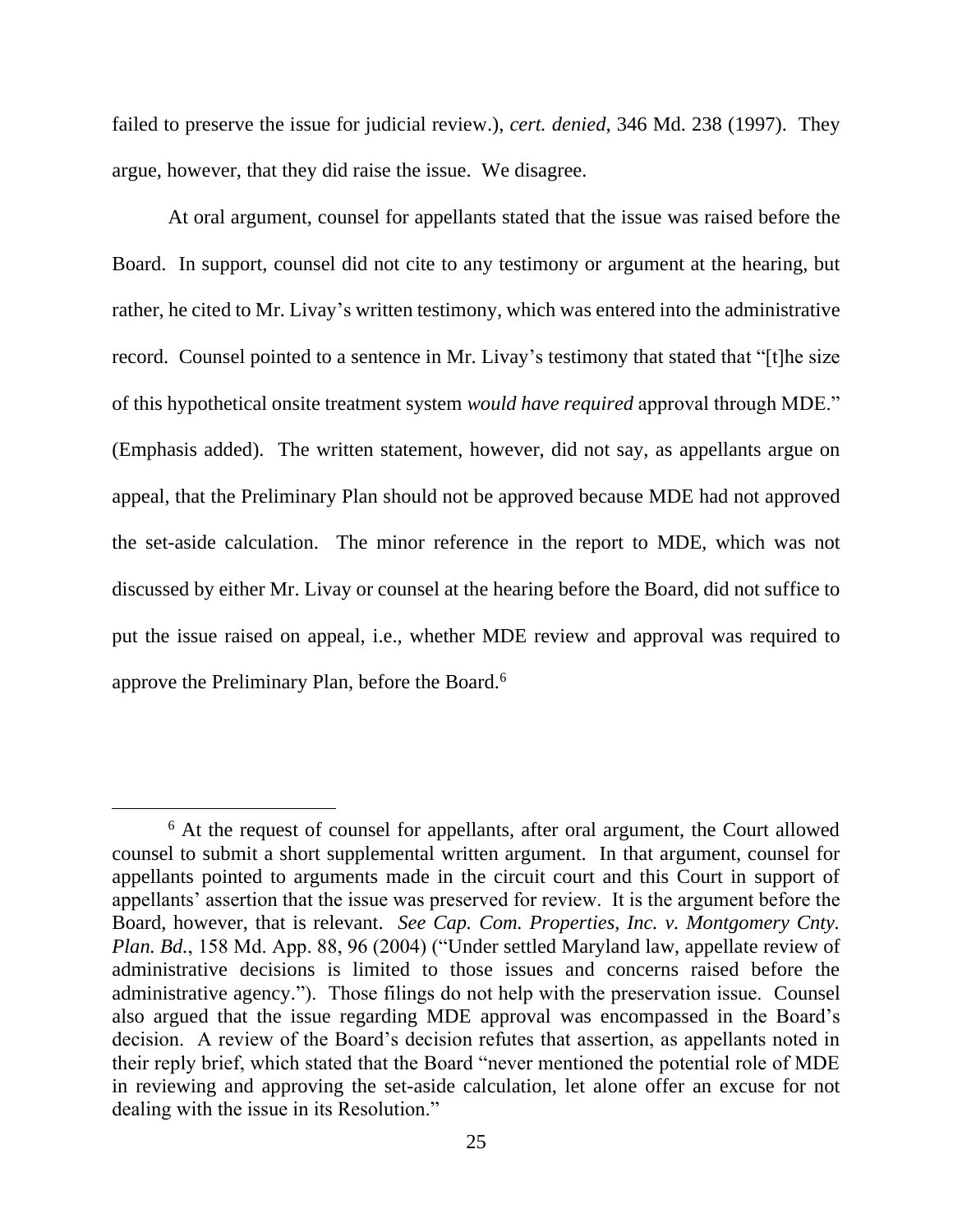In *Center for Sustainable Economy v. Jewell*, 779 F.3d 588, 602 (D.C. Cir. 2015),

the court explained:

The question in determining whether an issue was preserved, however, is not simply whether it was raised in some fashion, but whether it was raised with sufficient precision, clarity, and emphasis to give the agency a fair opportunity to address it.

\* \* \*

Whether an objection is fairly raised depends on, among other things, the size of the record, the technical complexity of the subject, and the clarity of the objection. *See, e.g., Nat'l Ass'n of Mfrs. v. U.S. Dep't of Interior*, 134 F.3d 1095, 1111 (D.C. Cir. 1998). As we have previously explained, "[t]he fact that, buried in hundreds of pages of technical comments . . . some mention is made [of an argument related to a claim brought on judicial review] . . . is insufficient to preserve the issue for review on appeal." *Id.*

We agree with the federal court that a passing reference to an issue, without making clear the substance of the claim, is insufficient to preserve an issue for appeal, particularly in a case with a voluminous record.

Here, appellants' brief reference to MDE in a written document in a lengthy record did not fairly raise the issue presented on appeal. It did not fairly put the Board on notice of the claim that the Preliminary Plan should not have been approved because the set-aside calculation had not been reviewed and approved by MDE, and it did not give the Board the opportunity to address this issue. The issue, therefore, is not preserved for this Court's review. 7

 $<sup>7</sup>$  Even if the issue was preserved for review, we would conclude that appellants'</sup> contention lacks merit. COMAR 26.04.02.05.Q(3) provides that, if "[a]n *application for a large on-site sewage disposal system* is submitted by the property owner," the Approving Authority and MDE perform a joint "[e]valuation and review" of the application.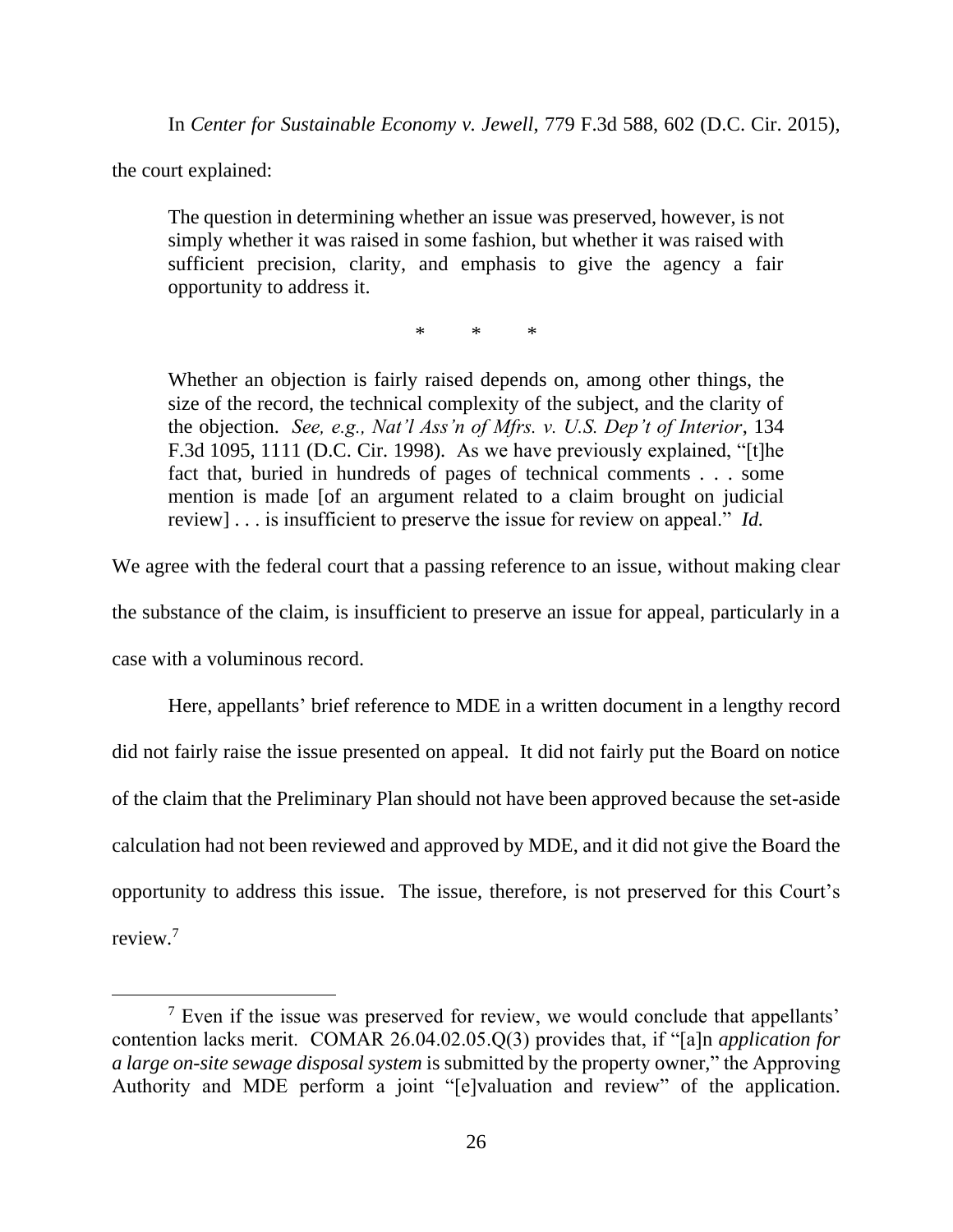### **Accuracy of the Forest Set-Aside Calculation**

Appellants next contend that the Board "misapplied the established methodology for computing the septic field acreage required for wastewater flows exceeding 500 GPD." They argue, as they did below, that the forest set-aside calculation did not incorporate "a 1.5 multiplier for each unit of 500 gallons after the first unit" of 10,000 square feet of absorption area, and because the multiplier was not factored into the set-aside calculation, the calculation "understated the school-use set-aside calculation by . . . 2.3 acres."

Appellants' argument is based primarily on COMCOR  $27A.00.01.05.K$ , which provides:

Where facilities other than single family dwellings or shared facilities are contemplated, and the total absorption field exceeds 10,000 square feet, each additional 10,000 square feet or portion must be established on separate 15,000–40,000 square feet of available useable land or proportional area depending on percolation rates in accordance with the table below. . . . This density criterian [sic] also applies to easement areas.

<sup>(</sup>Emphasis added). Jesus House did not apply for an on-site sewage system. Rather, the Preliminary Plan proposed that, in exchange for a covenanted set-aside of forest area, the Property would be connected to the county sewer system pursuant Resolution 14-334. COMCOR 27A.00.01.07.G provides that "[*a*]*ll systems treating 5,000 gallon daily flows or more* require review and approval by" MDE. (Emphasis added). As indicated, *no* onsite sewage system was proposed in the Preliminary Plan. Therefore, under the facts of the present case, MDE review and approval were not required before the Board could approve the Preliminary Plan.

<sup>8</sup> Appellants also cite to COMCOR 27A.00.01.08.A.2.a and COMCOR 27A.00.01.08.A.2.b. See footnote 1, *supra*, for the text of these regulations.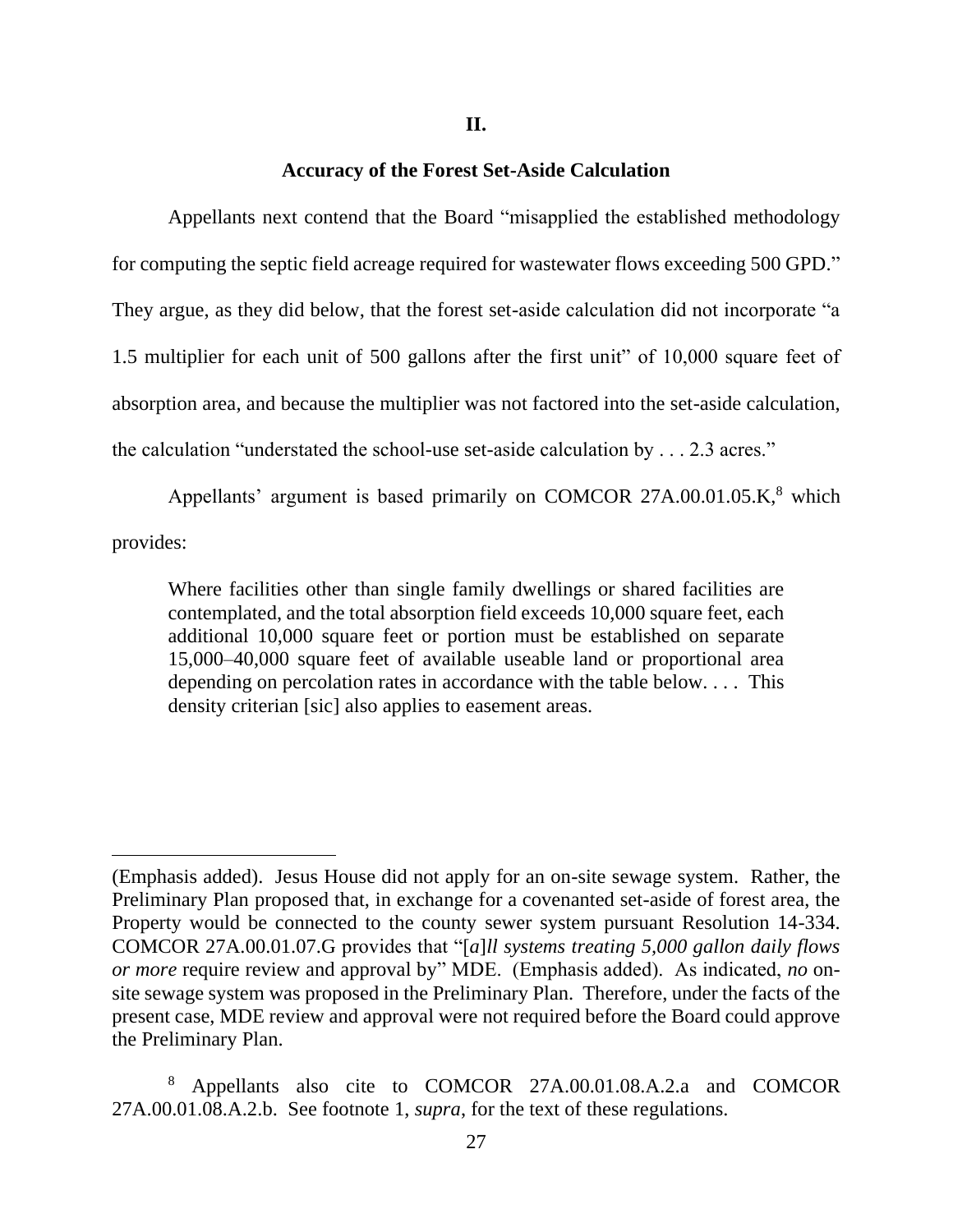Appellants state that everyone agrees that a "350-student school with a total GPD water flow of 30 per student" equals a "a total of 10,500 GPD," or "21 units of 500 gallons." They explain their different approaches from that point as follows:

Raztec multiplies 21 times 10,000 square feet per unit to produce 210,000 square feet, or 4.82 acres. . . . Gannett Fleming instead multiplies the first of the 21 units times 10,000 square feet and then multiplies the remaining 20 units times 15,000 square feet.... The result is  $10,000 + (20 \times 15,000) =$  $10,000 + 300,000 = 310,000$  square feet, or 7.12 acres.

More concisely, they assert that "Gannett Fleming used a 1.5 multiplier for each unit of 500 gallons after the first unit, whereas Raztec used no multiplier at all."<sup>9</sup>

Appellees contend that "the Board's finding regarding the sufficiency of the septic set-aside calculations to meet the condition of the category change was legally correct and based on substantial evidence." They make several assertions in that regard. First, they note that COMCOR 27A.00.01.05.K is not applicable in cases where advanced pretreatment of the sewage is required, and if an application was received for a place of worship of the proposed facility, such pretreatment would be required. Second, they point to the testimony of Ms. Benham from MCDPS, "the agency [which] regularly administers the relevant septic regulations," that the additional 15,000 to 40,000 square feet required under COMCOR 27A.00.01.05.K referred to the size of the overall lot, not the amount of septic area. They assert that the Board was entitled to rely on MCDPS' interpretation of the regulation, which it "does regularly administer." Finally, they argue that, even if

<sup>&</sup>lt;sup>9</sup> In their supplemental argument, appellants also note that there was evidence that the company evaluating the septic field that the Adventist Church would have needed in 1999 also used a multiplier in its calculation.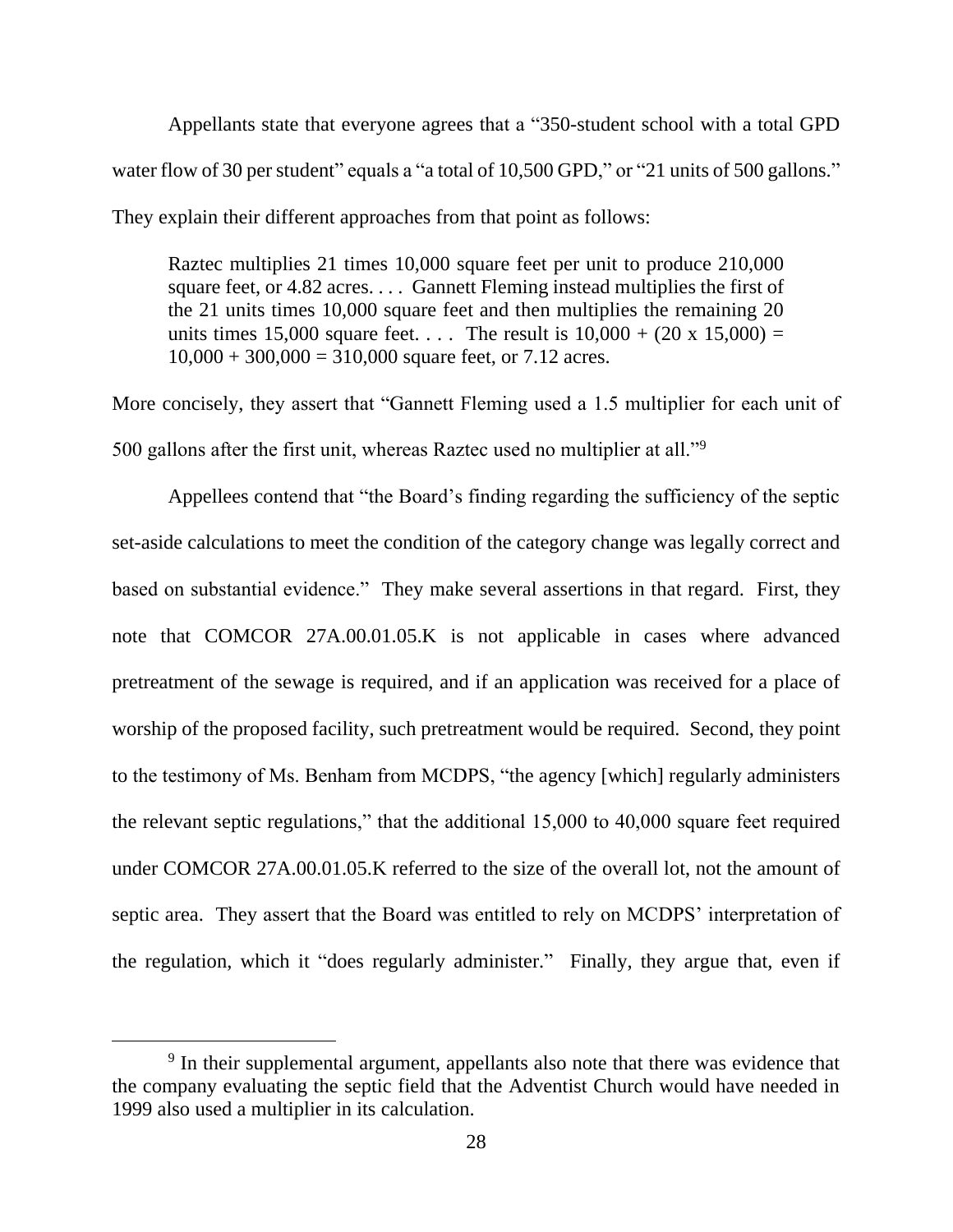appellants' interpretation of COMCOR 27A.00.01.05.K was correct, the Board "explicitly found that such provision would not apply to the Preliminary Plan, essentially mooting [their] argument." They assert that, although appellants argue that "the definition of subdivision contained in the Subdivision Regulations should apply rather than the definition contained in COMCOR 27A.00.01.01," "[t]here is simply no basis for ignoring the definition contained in the actual regulations in favor of applying" a different definition "from a wholly disparate part of the County Code."

Whether the forest set-aside calculation was correct turns, in part, on the interpretation of COMCOR 27A.00.01.05.K. It is well established that "the interpretation of a regulation is akin to the interpretation of a statute. It is an issue of law which, ultimately, the court must decide." *Md. Bd. of Pub. Works v. K. Hovnanian's Four Seasons at Kent Island, LLC*, 425 Md. 482, 520 (2012). "We review questions of statutory or regulatory interpretation de novo." *Sail Zambezi, Ltd. v. Md. State Highway Admin.*, 217 Md. App. 138, 150 (2014).

"When we construe an agency's rule or regulation, 'the principles governing our interpretation of a statute apply.'" *Hranicka v. Chesapeake Surgical, Ltd.*, 443 Md. 289, 298 (2015) (quoting *Christopher v. Montgomery Cnty. Dep't of Health and Human Servs.*, 381 Md. 188, 209 (2004)). "In construing a statute, one begins with the 'plain meaning' of the statutory language and may end there if the meaning is plain enough." *State v. Roshchin*, 446 Md. 128, 140 (2016). "We 'will give effect to the statute as it is written' so long as 'the words of the statute, construed according to their common and everyday meaning, are clear and unambiguous and express a plain meaning.'" *Moore v. RealPage*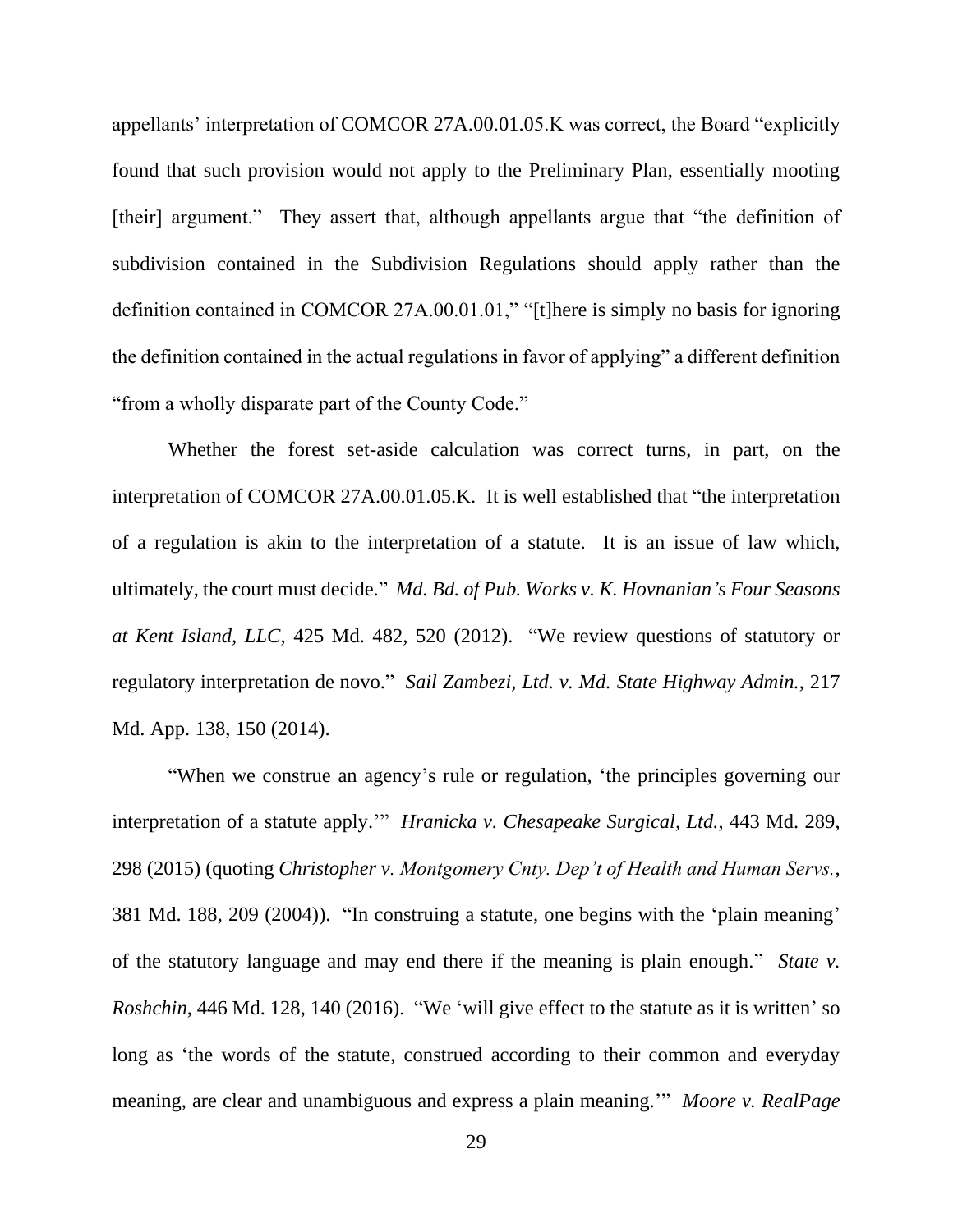*Util. Mgmt., Inc.*, 476 Md. 501, 511 (2021) (quoting *United Bank v. Buckingham*, 472 Md. 407, 423 (2021)).

When the language of the regulation is not clear and unambiguous, however, "we look to the agency's interpretation of its own regulation." *Bd. of Liquor License Comm'rs for Balt. City v. Kougl*, 451 Md. 507, 517 (2017). "It is well-settled that an administrative agency is entitled to deference in the interpretation of its own propounded regulations unless the agency's interpretation is clearly erroneous or inconsistent with the regulation." *Para v. 1691 Ltd. P'ship*, 211 Md. App. 335, 389 (citing *Auer v. Robbins*, 519 U.S. 452, 461 (1997)), *cert. denied*, 434 Md. 314 (2013). *Accord Ideal Fed. Sav. Bank v. Murphy*, 339 Md. 446, 461 (1995) ("[A]n agency's interpretation of an administrative regulation is 'of controlling weight unless it is plainly erroneous or inconsistent with the regulation.'" (quoting *Bowles v. Seminole Rock & Sand Co.*, 325 U.S. 410, 414 (1945))). Appellate courts "do not play the role of an über administrative agency in reviewing the actions of state or local administrative bodies, but, rather we exercise discipline in our review so as not to cross the separation of powers boundary." *Kor-Ko Ltd. v. Md. Dep't of the Env't*, 451 Md. 401, 413 (2017). "[T]he expertise of the agency in its own field should be respected." *Najafi v. Motor Vehicle Admin.*, 418 Md. 164, 174 (2011).

Here, there is some ambiguity in COMCOR 27A.00.01.05.K. As indicated, that regulation provides that, when "the total absorption field exceeds 10,000 square feet," then "each additional 10,000 square feet or portion must be established on separate 15,000– 40,000 square feet of available useable land" depending on tabulated percolation rates. COMCOR 27A.00.01.05.K. The parties disagreed regarding whether the extra 15,000 to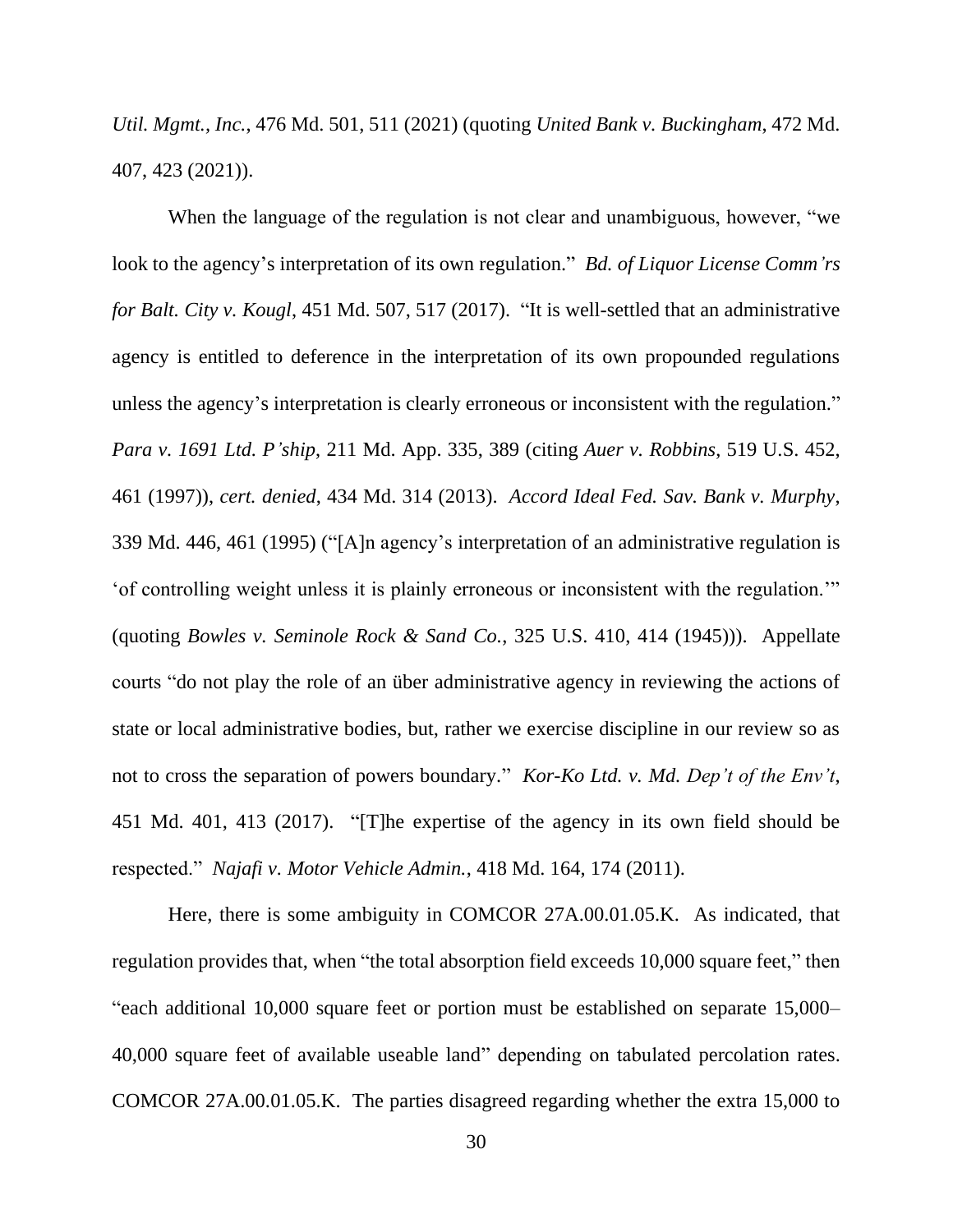40,000 square feet of usable land related to the septic area or the total area of land on the

Property. The language of the regulation does not make this distinction clear and unambiguous.

Ms. Benham, the manager of MCDPS's Well and Septic Section, testified regarding

the meaning of COMCOR 27A.00.01.05.K as follows:

The problem is that the calculation from Gannett Fleming increased the acreage of the septic area by adding a multiplication factor for the land required. And I don't know, you know, this term multiplication factor, I'm not sure where it came from; it's not referenced in the [COMCOR]; however, the additional square feet listed in the table, which is the 15 to 40,000 square feet, is for determining the overall size of the lot itself, not the amount of septic area.

The intent behind this regulation was to ensure that nitrate levels stayed below the allowable amount for lots that were created with septic areas over 10,000 square feet. So, as the effluent moved underground and across the property, the nitrate would dilute to at or below the limits set before the nitrogen plume left the property boundary.

So, the density requirement is actually outdated and has not really been needed since reduction in nitrogen can now be achieved by using pretreatment; also, sometimes known as best available technology.

Although Mr. Livay testified that the extra 15,000 to 40,000 square feet of land area

referred to in the regulation was applicable to the calculation of the set-aside for the septic

area, the Board rejected this testimony in favor of that of Ms. Benham. It stated:

[Appellants] have misinterpreted the requirements of [COMCOR 27A.00.01.05.K] by concluding, and adding into their calculations, that the septic set aside must be increased for density requirements. The Planning Board finds that while the requirements of [COMCOR 27A.00.01.05.K] require the septic area to be established on an additional 15,000 to 40,000 square feet of land when the septic area exceeds 10,000 square feet, it does not mean that this additional area must also be added to the septic area. This regulation is used to ensure that nitrogen levels stay below the allowable amount by determining the necessary size of the overall lot, not the size of a